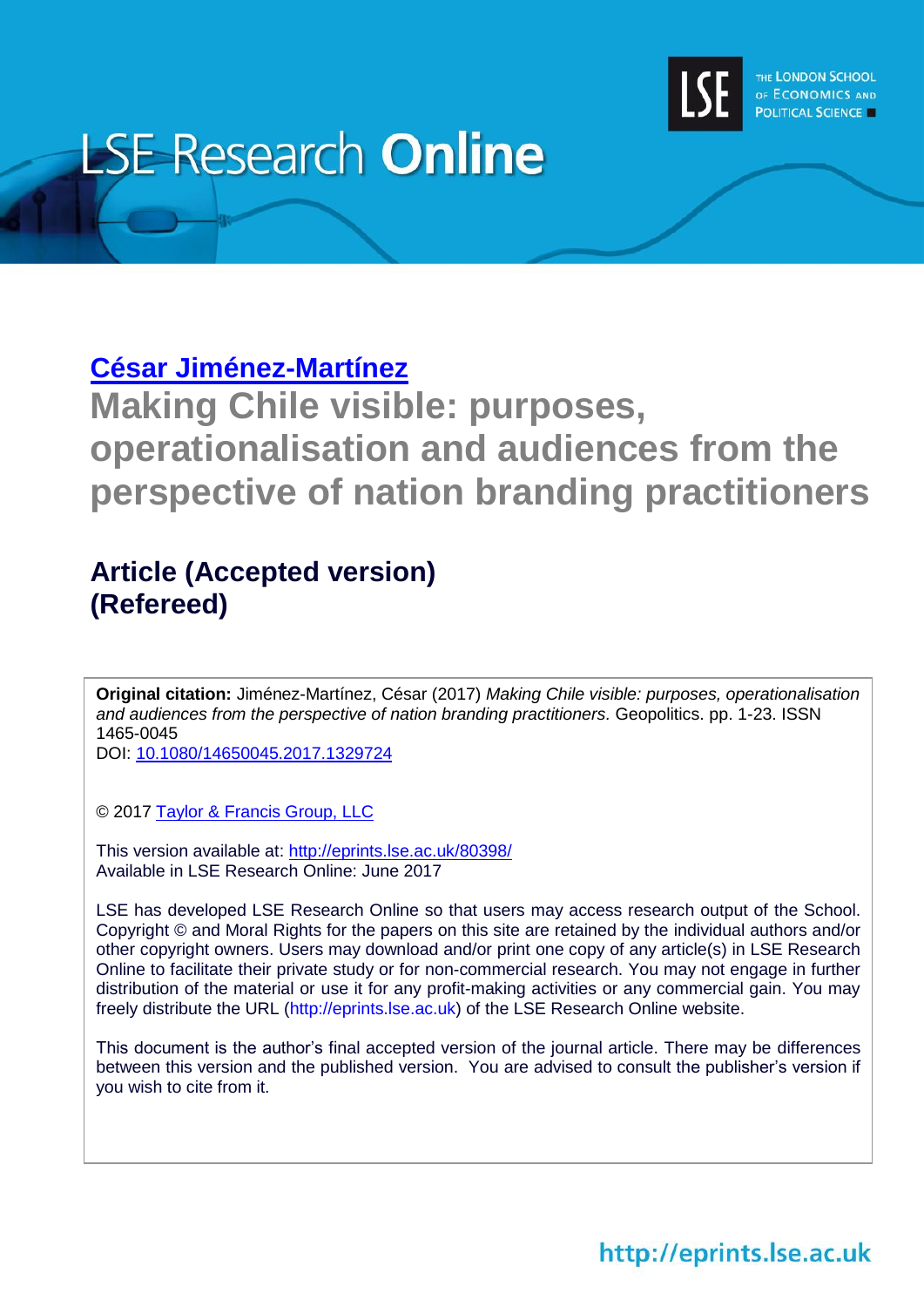### **Making Chile Visible: Purposes, Operationalisation and Audiences from the Perspective of Nation Branding Practitioners**

#### **Abstract**

*Chile has become the paradigm of nation branding in Latin America, employing branding initiatives to try to shake off the uncomfortable past of Augusto Pinochet's dictatorship, as well as to create a 'new' image that fits into a globalised and neoliberal world. Whilst there has previously been some analysis of Chile's branding efforts, the viewpoints of the local actors involved in these initiatives have largely been ignored. This article addresses this issue, examining the tensions faced by different individuals who have taken part in nation branding in the country. Drawing on interviews with some of these individuals, this article examines three areas of tension: (1) the conflicting purposes guiding the practice of nation branding, (2) the difficulties around the operationalisation of nation branding and (3) the controversies regarding the intended audiences for their efforts.*

#### **Introduction**

In September 2008 I joined –along with five other colleagues– Ogilvy Public Relations Chile to work as an account executive on a new and ambitious project to promote Chile abroad. The stakes were high and exciting. Our client, the Export Promotion Bureau ProChile, told us that, although located in a peripheral or semi-peripheral geopolitical position,<sup>1</sup> Chile was a country with great potential, with resources such as stunning geography, political stability and high quality food exports, as well as a good economic performance since the mid-1980s. We were informed that Chile was invisible to most people, and that such invisibility was detrimental to Chile's future economic prospects. Consumers were unaware of the strength of Chilean exports and investors did not have enough information about the opportunities offered by the country. We had been hired to change that. As part of the newly formed *Proyecto Chile –Imagen País* (Chilean National Image Project), we were responsible for implementing a strategy to make Chile better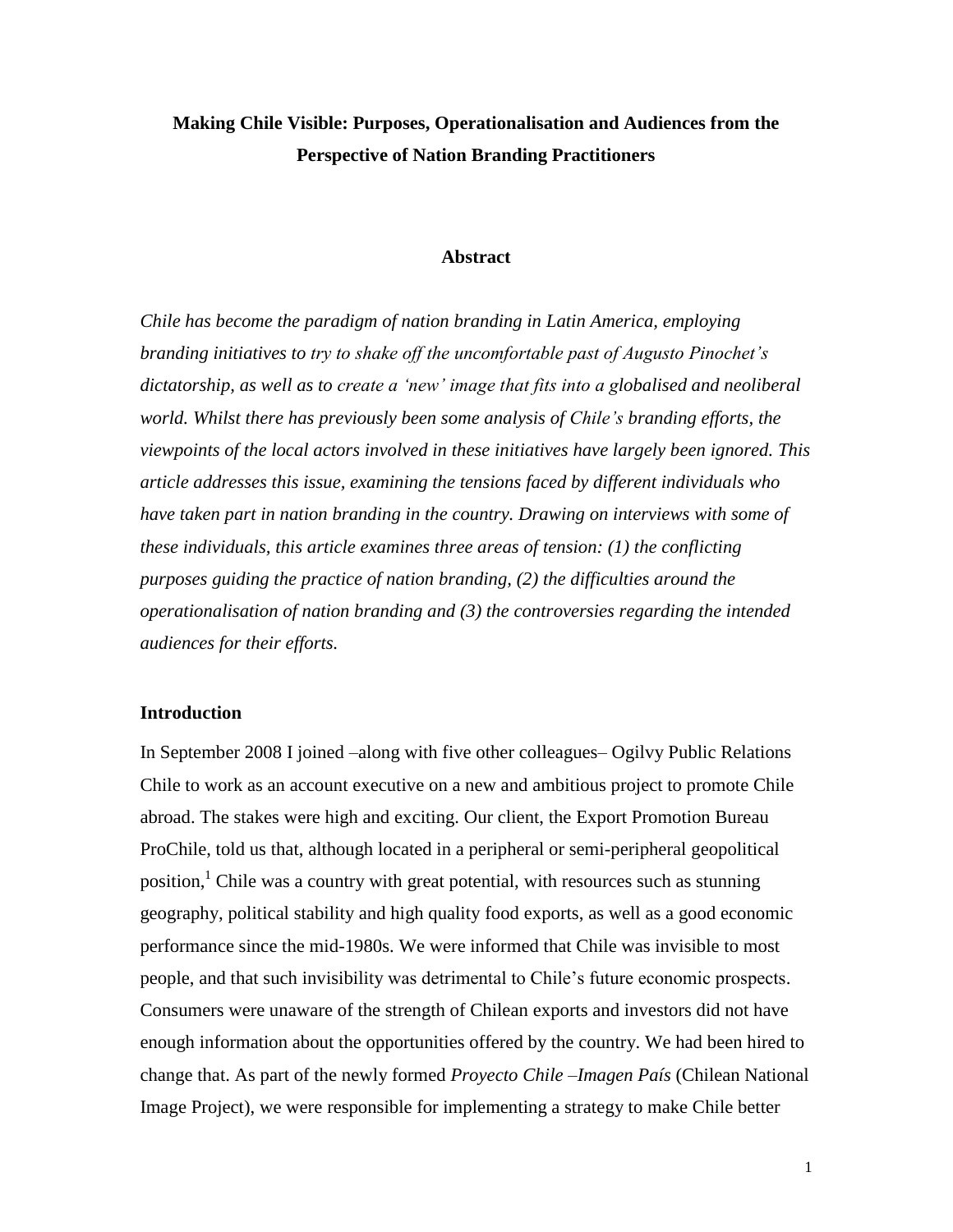known in seven countries considered 'priority markets': the United States, the United Kingdom, Spain, Germany, Mexico, Japan and China.

The strategy was guided by the nation branding hexagon proposed by British consultant Simon Anholt,<sup>2</sup> who had been recently hired by the Chilean government. The hexagon focuses on six indicators of a national brand: exports, governance, investment and immigration, culture and heritage, people and tourism.<sup>3</sup> Using those indicators as guides, we organized press trips for foreign journalists and bloggers; we sought potential stories that could portray Chile in a positive light for international news media, and we proudly highlighted the fact that *Quantum of Solace*, then the most recent James Bond movie, had been partially filmed in Chile. The project was supposed to last several years and incorporate more 'priority markets' over time. However, only six months later it was over. A new private but publicly funded organisation, *Fundación Imagen de Chile* (Image of Chile Foundation), had been created to develop and manage a narrative designed to make Chile more visible all over the world.

Although short-lived, my experience working at Ogilvy Public Relations Chile marked the beginning of a personal journey. Over the next two years I worked on two smaller projects promoting specific characteristics of Chile abroad, before starting to critically engage with this topic from an academic viewpoint. It also signalled the beginning of a series of public debates among local politicians, businessmen and authorities about how to construct and project abroad a positive national image or *marca país* ('country brand' in Spanish, the term locally used to refer to nation branding). 4 Such brand did not intend to merely encompass a territory, but also a set of political, economic and cultural characteristics that allegedly made Chile unique. Significantly, it was claimed that a good brand had the supposed potential of improving Chile's position in the international arena. Hence, concerns about Chile's international reputation were predominantly framed as discussions about nation branding. Various domestic episodes –such as the earthquake of March 2010, the rescue of 33 Chilean miners in October 2010 and the performance of the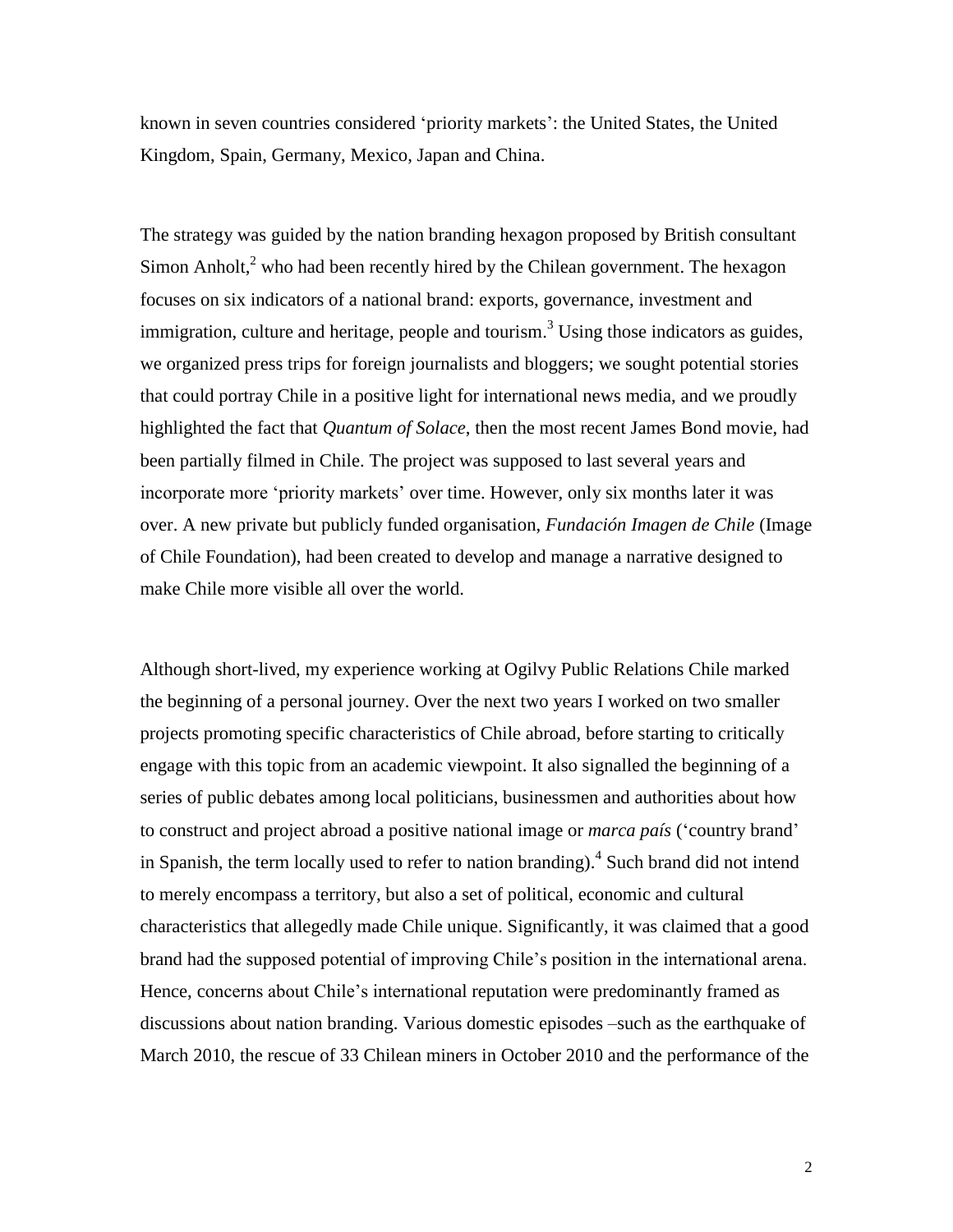national football team in several sporting tournaments– were evaluated in terms of their potential to positively or negatively affect the 'Chile brand'.<sup>5</sup>

Despite the social, political and economic significance attached to nation branding in Chile, which has been noticed by foreign observers,<sup>6</sup> the viewpoints of the actors behind local nation branding initiatives have been largely neglected.<sup>7</sup> Early nation branding studies –both critical works as well as those aimed at practitioners– were dominated by case studies from the United States and Western Europe. The global spread of nation branding led various authors to examine examples from Asia, Africa and Eastern Europe.<sup>8</sup> Latin America was predominantly ignored in the literature. Whilst recent studies have paid attention to the region,<sup>9</sup> they have mostly provided an analysis of media coverage, documents and specific campaigns. Therefore, this article seeks to address this neglected topic, shedding light on the tensions that some of the individuals constructing and projecting a particular version of Chile through nation branding have faced for the last decade.

The discussion has five sections. The first looks at the theoretical aspects, and suggests that nation branding is a manifestation of Dijkink's 'geopolitical visions'.<sup>10</sup> Hence, I argue that the concept of visibility is particularly useful for analysing the purposes, operationalisation and intended audiences of the individuals involved in nation branding. The historical context is then considered to further understand the emergence and embrace of nation branding in Chile. I next examine the difficulties of making a single national brand visible to individuals and organisations with diverse and sometimes opposite goals. I outline then some of the tensions cited by practitioners in regard to the operationalisation of nation branding. Finally, I discuss some of the controversies they faced in relation to the audiences to whom direct their efforts.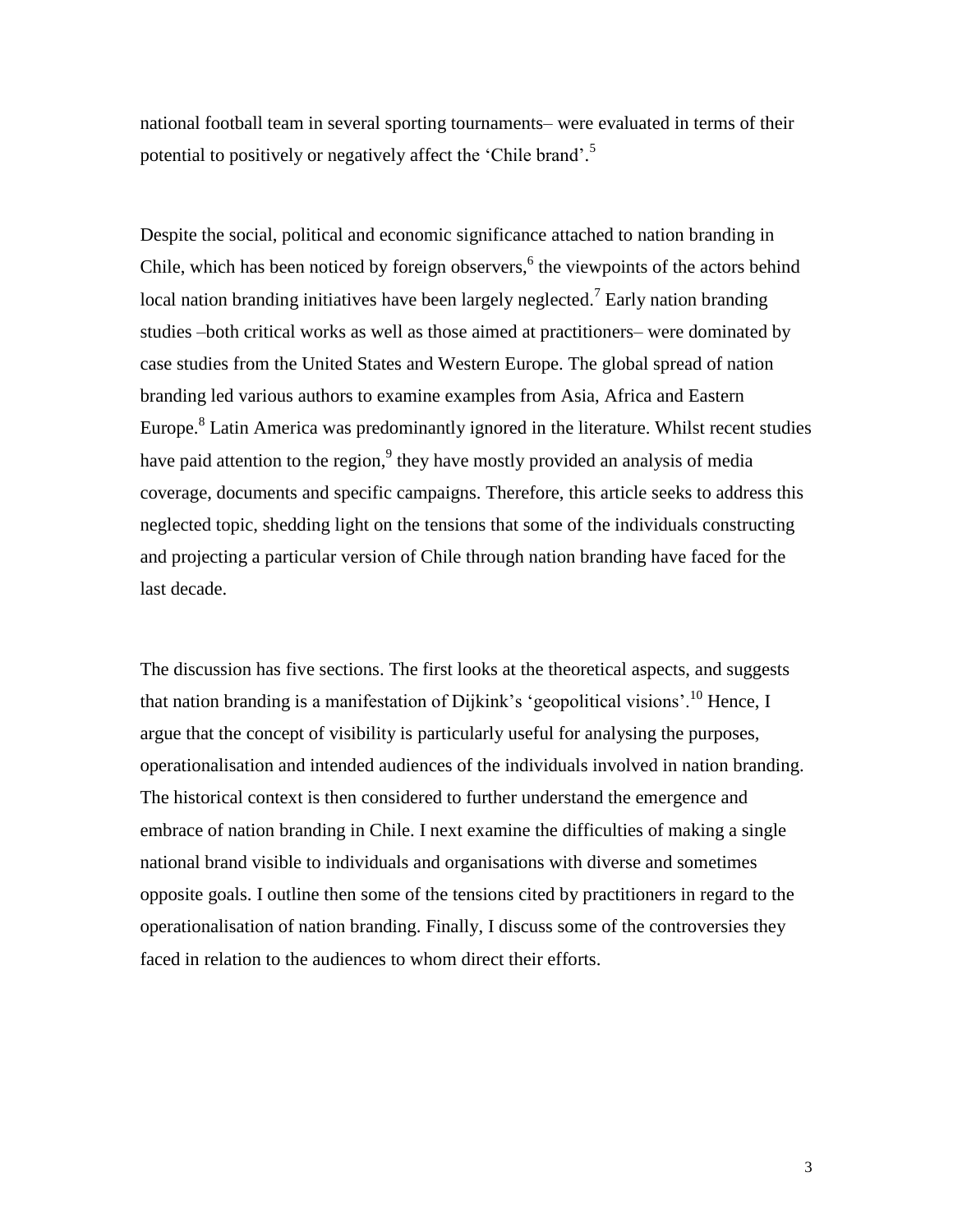#### **Nation Branding, Geopolitical Visions and Visibility**

Along with public diplomacy, nation branding is the most recent incarnation of the task of projecting a positive image of a nation abroad. Whilst there are competing definitions of what nation branding is, there is some consensus that it is the use of marketing and advertising techniques to enhance the reputation of a nation.<sup>11</sup> Since the late 1990s, governments from all over the world have spent hefty sums of money engaging in various initiatives that promise to re-build and project 'new' or 'updated' versions of national identity, in order to advance political, economic and or cultural agendas.<sup>12</sup> Nation branding advocates claim that the globalisation of capitalism and the spread of communication technologies made the international image or reputation of a nation as important as economic or military power.<sup>13</sup> Van Ham argues that the increasing relevance of nation branding signals a shift from geopolitics and power to an emphasis on symbols and influences.<sup>14</sup> Yet nation branding does not necessarily imply a complete departure from geopolitics. Rather, it introduces a new level of complexity for their analysis.<sup>15</sup> Nation branding can be understood as a manifestation of what Dijkink calls 'geopolitical visions', that is, 'any idea concerning the relation between one's own and other places, involving feelings of (in)security or (dis)advantage (and/or) invoking ideas about a collective mission or foreign policy strategy'.

Whilst works for practitioners dominated the early nation branding literature, <sup>16</sup> in recent times an increasing number of studies have addressed this phenomenon from a more critical viewpoint. Studies have drawn on theoretical concepts and perspectives from sociology, media and communications, anthropology, and international relations, among other fields.<sup>17</sup> These analyses have made substantial contributions, highlighting how nation branding initiatives *commodify* national identity and craft a fairly homogenous version of the nation, which masks diversity and internal conflicts.<sup>18</sup> In this article, I do draw on that critical literature. However, I depart from these works theoretically, proposing that the concept of visibility can be helpful when examining nation branding as geopolitical visions in practice. Approaching nation branding through the concept of visibility means taking into account not only the visible –campaigns, slogans, taglines,

4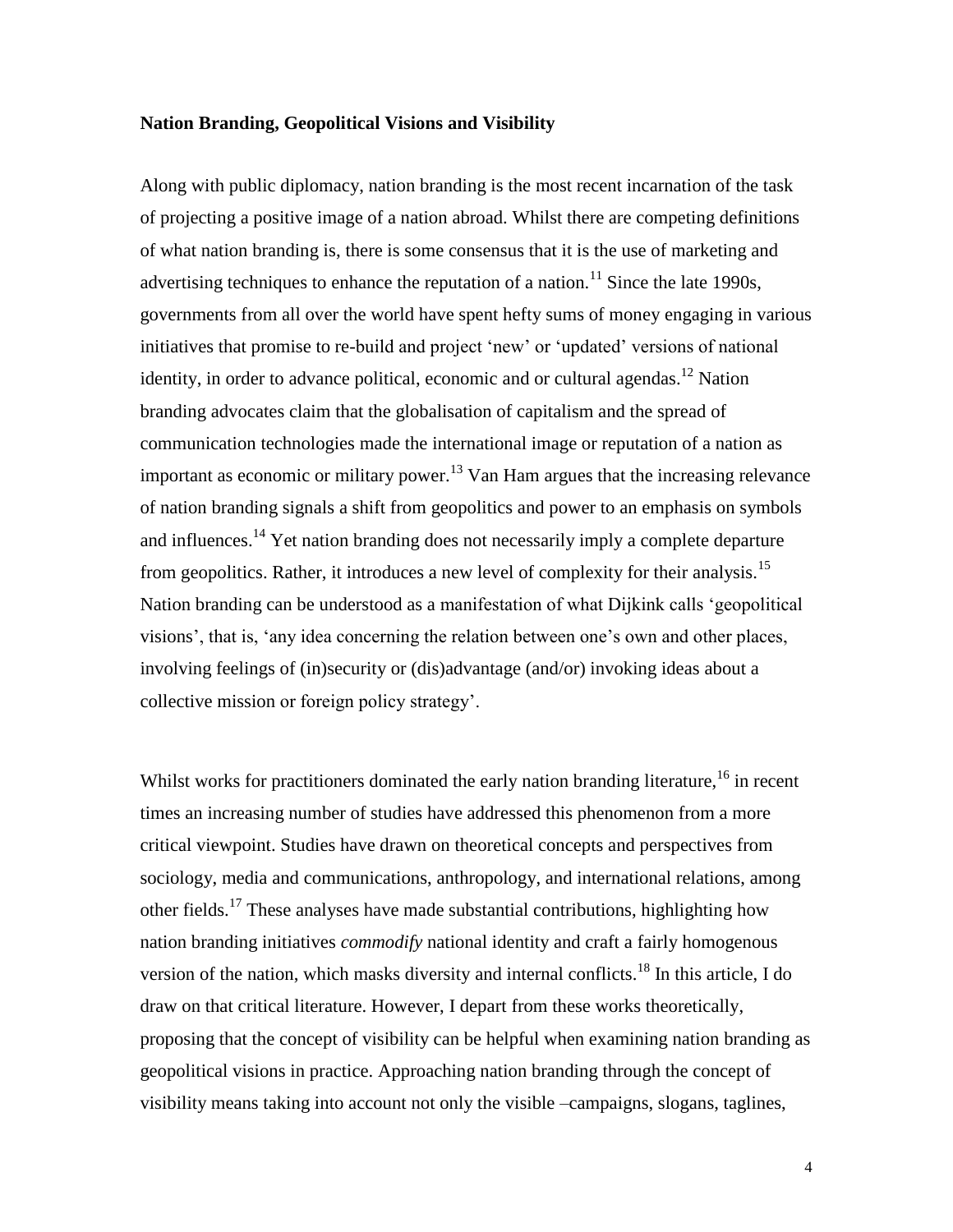videos–, but also the dynamism and nuance of the practices, perceptions and beliefs of the individuals behind nation branding efforts.<sup>19</sup>

The concept of visibility is often mentioned in the literature, for instance, when claiming that nation branding initiatives enable nations to 'achieve greater visibility'.<sup>20</sup> However, it is rarely theorised. Only in the last fifteen years have various theorists and researchers from sociology, urban studies, gender studies, and media and communications focussed on scrutinising what visibility is and what its implications are. Thompson has studied how technological advances have contributed to the development of a 'new visibility', with the production of a greater number of images that can potentially achieve a wider geographical reach.<sup>21</sup> Significantly, Thompson observes that visibility, particularly through the media, 'has become a principal means by which social and political struggles are articulated and carried out'.<sup>22</sup> Visibility has become a political concern,<sup>23</sup> 'a right frequently and sometimes violently claimed; a right that all sorts of people feel entitled to obtain'.<sup>24</sup> Such perspectives understand visibility as a means to achieve political recognition and representation. Similarly, nation branding advocates claim that the visibility of the nation is not only a right, but a necessity.<sup>25</sup> Lacking a well-defined national brand means being left behind in the global competition for capital, tourism and political influence. The argument follows that governments must not only struggle for the visibility of the nation, but also control the terms of such visibility, *managing* its construction and projection to achieve their goal. Hence, nation branding proposes geopolitical 'visions of order' to maximise potential advantages and mitigate risks in the international arena. 26

Yet visibility is not merely a source of recognition, but also a form of surveillance. Being seen can be a way to be policed and subject to discipline and control.<sup>27</sup> Foucault famously stated that visibility was 'a trap<sup>228</sup> when writing about the Panopticon, a prison model in which inmates do not know whether or not they are being observed by guards. Furthermore, recognition and control are not in direct opposition to each other. They may in fact overlap. For instance, the development of a nation brand seeks to enhance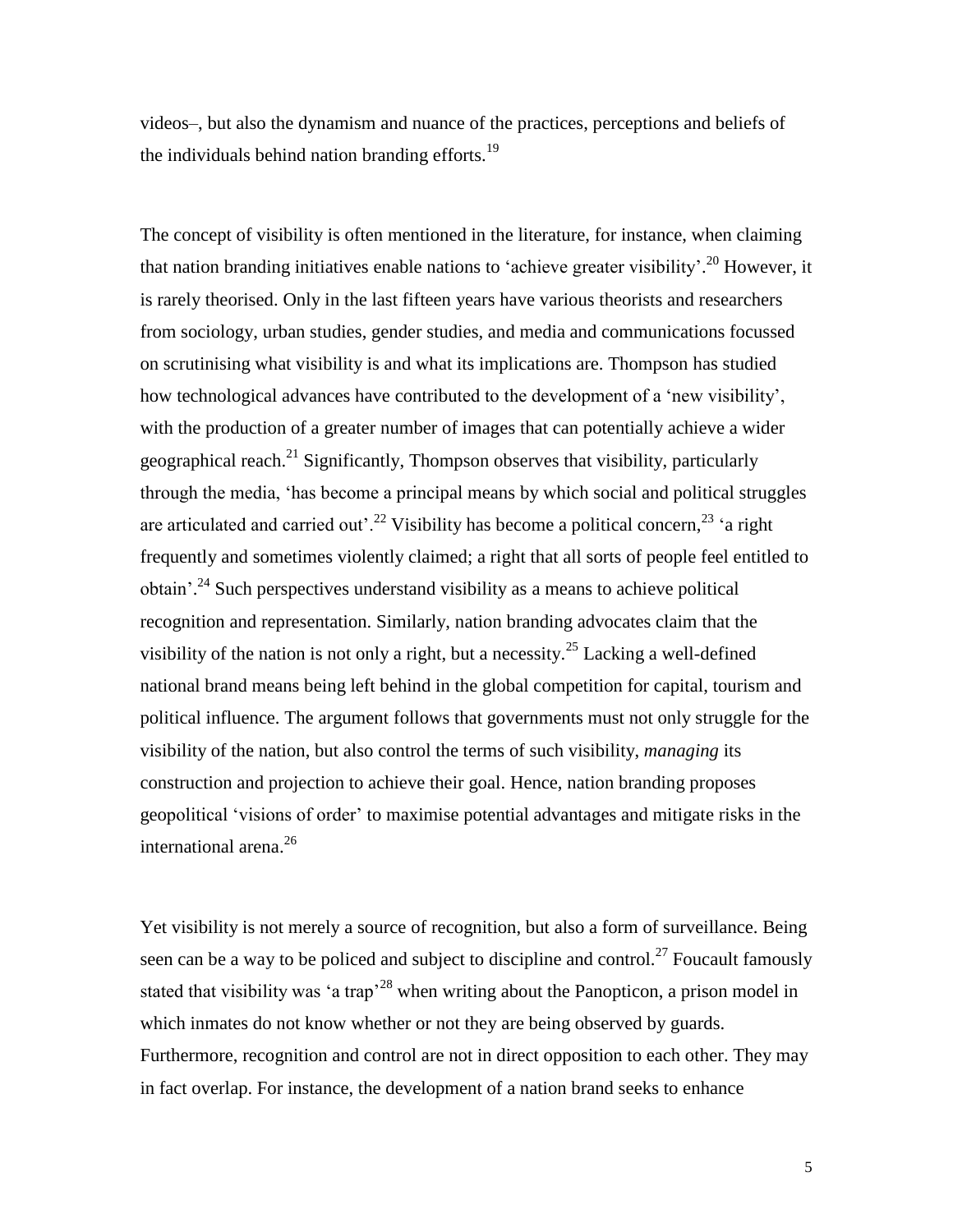visibility, and at the same time to discipline the nation and its inhabitants into forms of behaviour suitable for the global market.<sup>29</sup> Hence, as Brighenti holds, 'a way of seeing is a way of recognising and, at the same time, controlling<sup>30</sup>

Despite the political implications of visibility, Banet-Weiser observes that practitioners and some theorists have increasingly shifted their attention from the *politics of visibility* towards the *economies of visibility*. <sup>31</sup> Whist the politics of visibility focus on how traditionally marginalised groups seek visibility as a *means* to produce further political – and geopolitical– change, the economies of visibility understand visibility as an *end in itself*. From this perspective, visibility is a way to facilitate the transaction of specific products –such as bodies, goods or, in this case, nation brands– in a market. When viewed from a predominantly economic perspective, questions about the purposes, modes of operationalisation as well as targeted audiences –the *what*, *how* and for *whom*– of those seeking visibility are often overlooked.<sup>32</sup> Hence, a critical engagement with the concept of visibility may stress the (geo)political aspect of nation branding. Indeed, a thorough examination of visibility means addressing not only *what is seen* –logos, marketing campaigns, slogans–, but also sociocultural contexts, beliefs as well as the practices of the individuals taking part in the production of nation branding.<sup>33</sup> As Voirol observes, ways of doing are also ways of seeing.<sup>34</sup>

The use of visibility as a theoretical framework highlights the need to scrutinise the discourses and viewpoints of the actors producing nation branding initiatives. The critical nation branding literature has increasingly addressed the perspectives of the individuals engaged in these initiatives in a series of settings.<sup>35</sup> Furthermore, as Kaneva suggests, nation branding studies should adopt a materialist perspective in order to 'uncover the structural conditions and processes which underlie the ascendance of nation branding to a hegemonic status in contemporary international relations'.<sup>36</sup> Some of those conditions and processes are outlined in the next section, which provides some historical context to further understand the emergence and embracing of nation branding in Chile.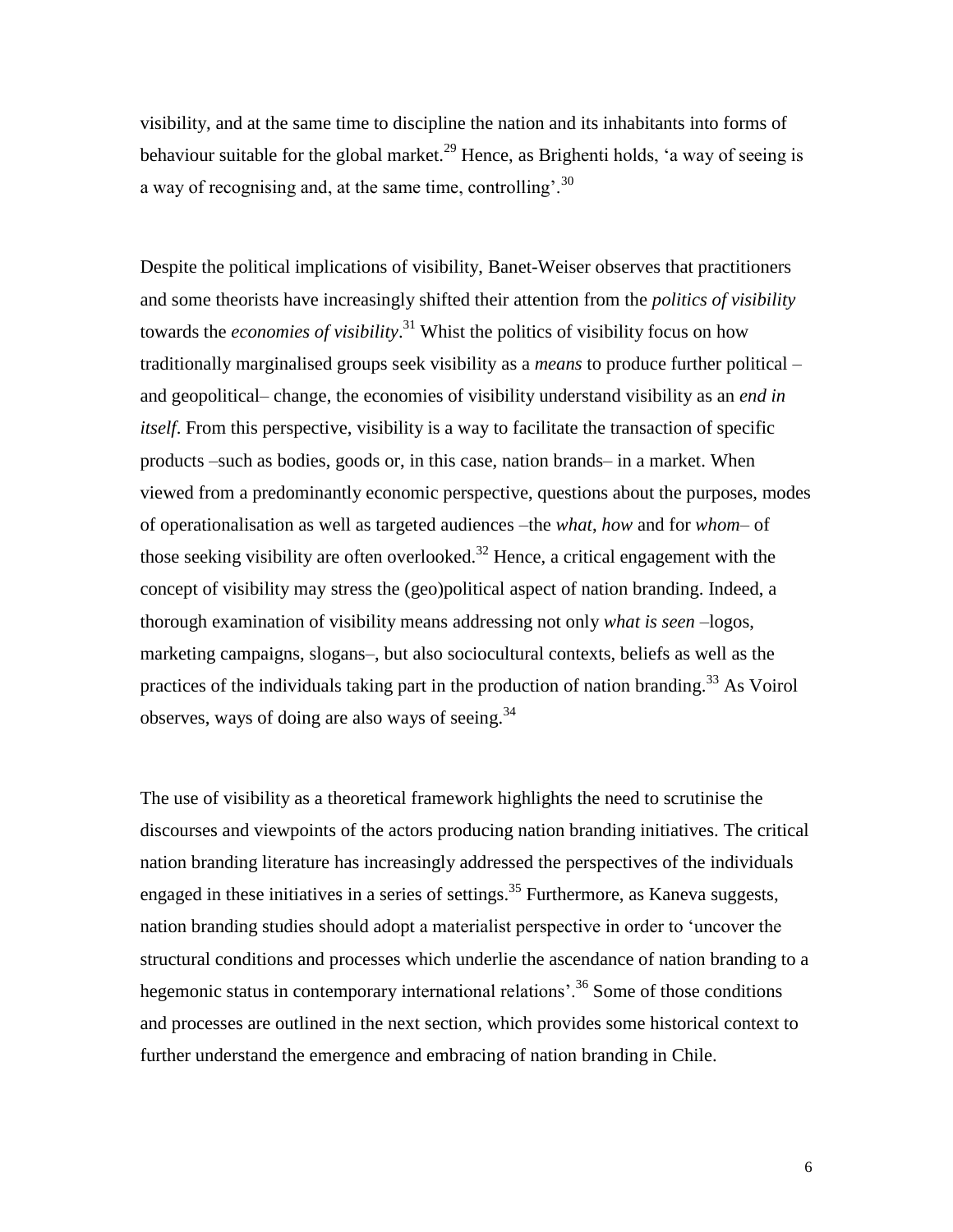#### **Context: Nation Branding in Chile**

Whilst nation branding originated in the United Kingdom and the United States, elites from 'emerging' or 'developing' nations –such as those from Latin America– have enthusiastically followed the advice of nation branding advocates and experts.<sup>37</sup> For the governments of Peru, Colombia, Mexico and Chile, among others, nation branding has represented a relatively cheap way to enhance the visibility of their nations abroad in order to favourably shape geopolitical visions. Local authorities have attempted to leave behind perceptions of exoticism, dictatorial governments, failed economies, or premodernity in order to attain political, cultural but mostly economic goals.<sup>38</sup> The positive reception of nation branding in Latin America has to be examined through the prism of broader historical processes. Despite various episodes of internal debate and contestation, nation building in Latin America was traditionally a top-down process. States constructed, fostered –often violently– and projected a sense of *homogeneous* national identity amongst heterogeneous and geographically dispersed peoples. Latin American states have tried to maintain control over specific versions and visions of what supposedly constitutes the *authentic* nations that they claim to represent. 39

In Chile, having secured independence from Spain in the early  $19<sup>th</sup>$  century, local political and economic elites *selected* the representative features of the newly-formed nation, abandoning those considered undesirable. $40$  Nation branding is compatible with these historical aspirations. Despite claims made by nation branding advocates about the need to involve the general population to identify the 'core idea' –or, using Dijkink's terminology, the 'collective mission' $-$  of a nation,<sup>41</sup> the final decisions regarding what constitutes the national brand are taken by a narrow group of individuals. It is expected that the rest of the population merely adapt to the decisions taken by elites, disciplining and adjusting their behaviour to contribute to the enactment of a national portrayal appealing to foreigners.<sup>42</sup>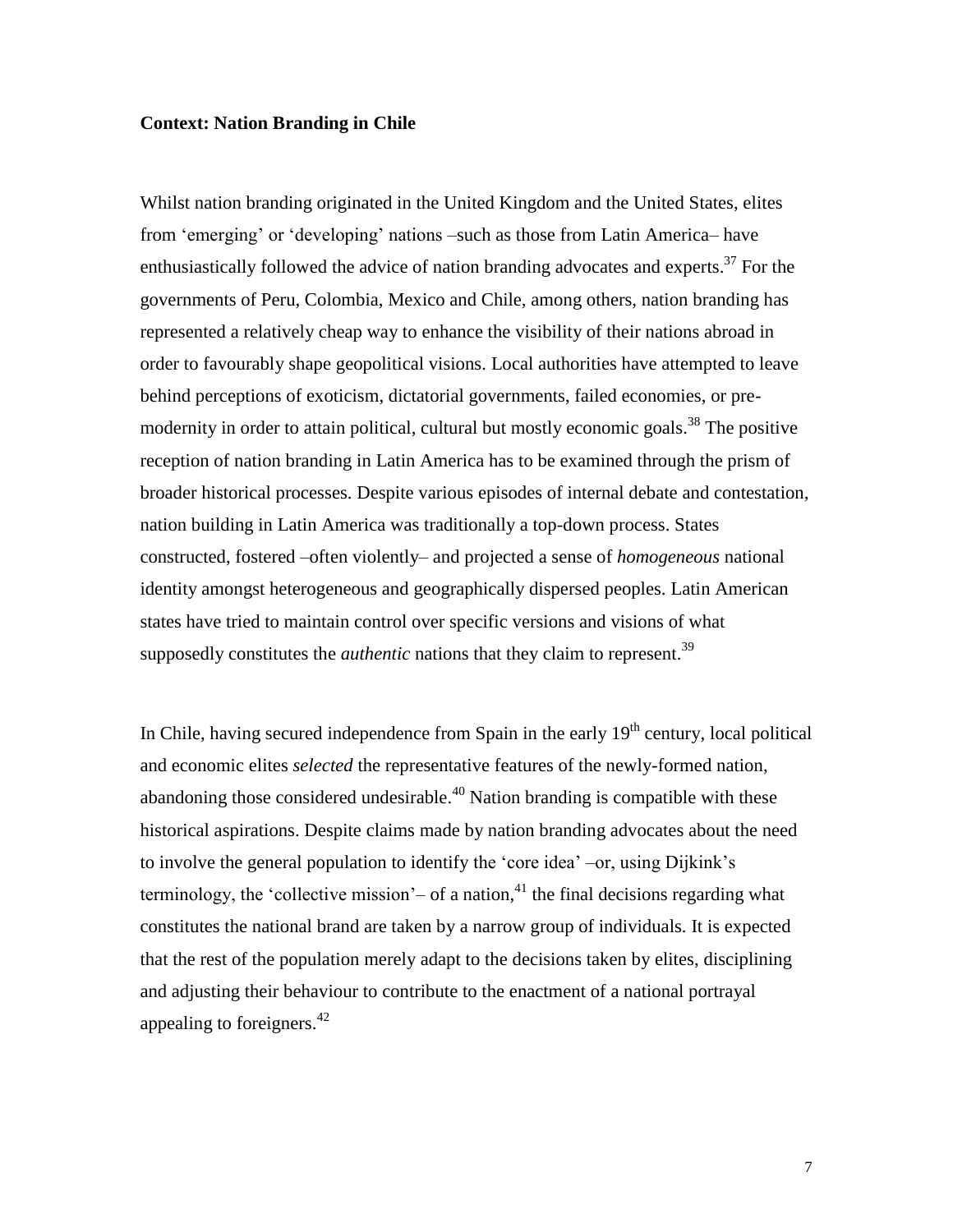Attempts to construct a positive image of Chile for foreigners can be found in the  $19<sup>th</sup>$ century. These attempts were primarily driven by economic goals. State-sponsored chronicles written by Chilean authors sought to attract potential Western European immigrants, in the hope that these immigrants would contribute to the development of the southern regions of the country. Publicly and privately funded campaigns promoting Chile abroad were pitched at increasing saltpetre sales. This mineral became one of the pillars of the Chilean economy at the end of the 19th century.<sup>43</sup> Yet the seeds of the current attempts to construct and project a version of Chile for foreigners can be found in the mid-1980s, when the local Export Promotion Bureau, ProChile, developed a campaign to boost exports to the United States, the United Kingdom, Spain, Japan and Singapore, through the depiction of Chile as an economically open and low-risk nation.<sup>44</sup> An emphasis on economic virtues, underpinned by the neoliberal turn taken by Chile in the late 1970s, aimed to counteract the political isolation faced during the military dictatorship of Augusto Pinochet.<sup>45</sup>

With the end of Pinochet's dictatorship in 1990, Chile's new authorities attempted to project a fresh image of their country, to secure its re-entry into the global arena, ridding itself of any connection with the Pinochet regime. For the Seville Expo 1992, the Chilean pavilion had an iceberg as its main attraction. The iceberg attempted to differentiate Chile from the rest of Latin America, depicting the country as a cold, formal and serious.<sup>46</sup> Significantly, the new democratically elected Chilean government sought to distance itself from the previous regime in political terms, whilst keeping the same economic model.

In the mid-2000s, the Chilean government hired foreign marketing and advertising specialists to develop a proposal for a *marca país* or nation brand. <sup>47</sup> A motivation to create such a brand was the need to strengthen exports and increase investment in the light of several free trade agreements in negotiation, such as those with the United States and the European Union. As mentioned earlier, one of the advisors was Simon Anholt, the British branding consultant who coined the term 'nation-brands' –originally with a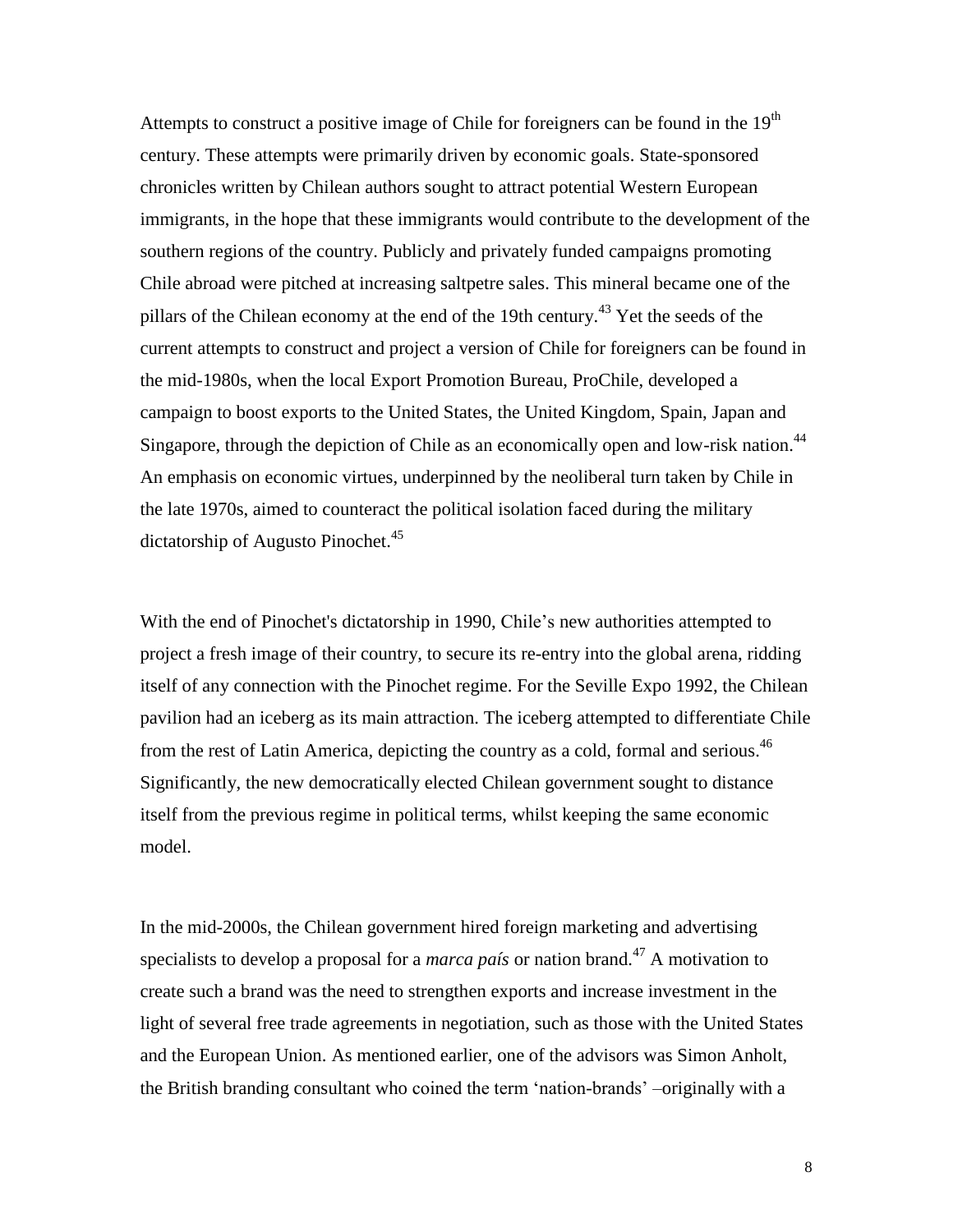hyphen– in the late 1990s.<sup>48</sup> In 2008, Anholt began work for the government of Michelle Bachelet. His hiring also resulted in the inclusion of Chile in Anholt's Nation Brand Index (NBI). Anholt travelled all over the country in a series of well-publicised encounters with local politicians, businessmen, academics and artists, where he stressed the urgent need to develop a national brand to surmount the supposed invisibility of Chile in the international arena.<sup>49</sup>

In 2009 the Chilean authorities launched *Fundación Imagen de Chile* (Image of Chile Foundation), a private but publicly funded organisation to develop and sustain a narrative designed to make Chile more visible in the global imaginary.<sup>50</sup> Whilst officials working at the foundation have stressed that their work is for the long term, its active campaigns have reflected the concerns of the government in power. During the administration of Sebastián Piñera, who led the country between 2010 and 2014, the foundation developed the campaign 'Chile is good for you' *–'Chile hace bien'* in Spanish, which means *both* 'Chile is good for you' and 'Chile works well' $-\frac{51}{3}$  which emphasised the country's political stability, stunning geography and the resiliency of its people. This campaign was scrapped with the return of Michelle Bachelet to the Presidency in 2014, and replaced by another one that did not have a specific slogan, which stressed Chile as a trustworthy country, moving towards progress, with a mixture of tradition and modernity and an extreme geography.<sup>52</sup>

Notably, most of the features that have defined the global phenomenon of nation branding are present in the case of Chile: the need to shake off an uncomfortable past; the creation of a 'new' image which could fit into a perceived globalised, neoliberal world; the hiring of foreign experts for this task; and the development of new state-sponsored institutions that attempt to construct, enhance and manage the visibility of a particular version of the nation. Indeed, Chile has been considered a success story that should be imitated by other Latin American governments, such as Brazil.<sup>53</sup>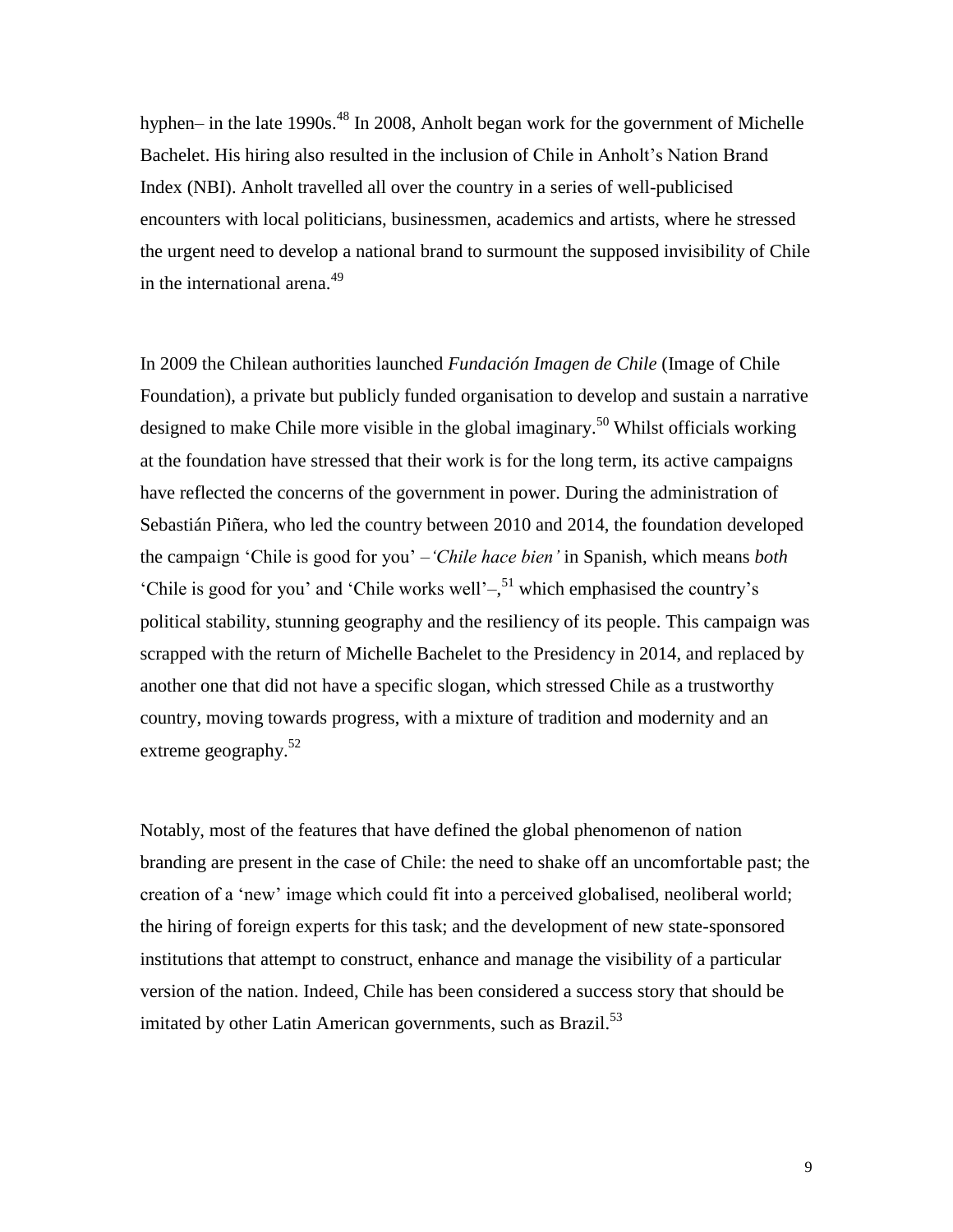#### **A Methodological Note**

As stated earlier, the viewpoints of the individuals engaged in nation branding in Chile have largely been neglected in the literature. To address this gap, I conducted seven semistructured interviews with individuals who have taken part in the development and implementation of nation branding initiatives in Chile.<sup>54</sup> All of them worked for the main public and private organisations that have been involved in nation branding initiatives in the country during the last decade: Image of Chile Foundation, ProChile, Ogilvy Public Relations and FutureBrand. Some of the interviewees have worked in both the public and private sector at different times. The interviews were conducted in Spanish, between March 2013 and September 2016. All interviewees requested anonymity, as most of them have remained involved directly or indirectly in the implementation of nation branding. Hence, I have changed their names and I mention their affiliation –or previous– at the time of the interview. My contact with some of them was facilitated by the fact that, as mentioned earlier, between 2008 and 2010 I worked as an account executive for Ogilvy Public Relations Chile on different nation branding projects. Indeed, I experienced directly some of the issues raised by the interviewees, which are addressed later in this article.

I conducted a thematic analysis of the seven interviews to identify some of the main subjects raised by the informants and to examine how they understood these topics.<sup>55</sup> I do not claim that this is an exhaustive study with such a limited number of respondents. It should be seen as the starting point for wider debates about nation branding in Chile as well as Latin America. I grouped the topics from the analysis of the interviews into three interrelated areas that follow the previous theoretical discussion about visibility. The areas of tension address the purposes (the *what*), operationalisation (the *how*) and the intended audiences (*for whom*) of nation branding initiatives in Chile. More concretely, the topics I examine are: *What* was the image of Chile that the interviewees were trying to make visible through nation branding initiatives? *How* did they operationalize the construction and projection of such image? *To whom* were they trying to communicate that particular national brand?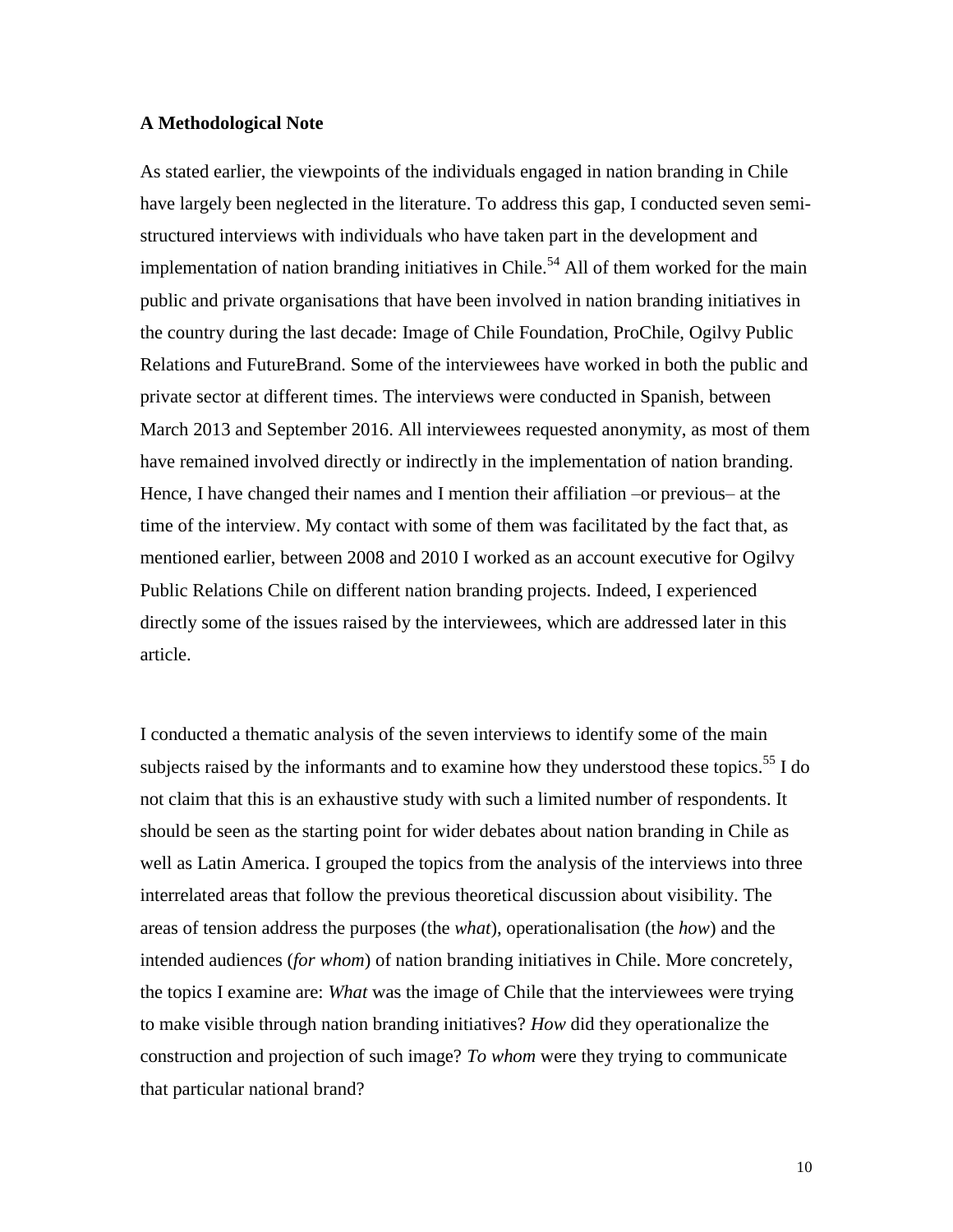#### **Purposes: What Image of Chile should be made visible?**

The first tension raised by the interviewees relates to the version of Chile that they tried to make visible. As discussed earlier, there have been various incarnations of nation branding in Chile, including the early attempts by ProChile in the mid 2000s, and the different campaigns carried out by the *Fundación Imagen de Chile* since its inception in 2009. Despite the differences in approaches and the different aims of the organisations involved in nation branding, all interviewees concluded that the main driving force behind nation branding was the attainment of economic goals.

All interviewees stressed that features such as political stability, stunning geography and the warmth of the Chileans were equally important, but were relevant insofar as they were beneficial for Chile's economy. Geography was important for tourism; political stability was required for foreign investment; and the character of Chileans mattered as evidence of a supposed entrepreneurial spirit. Interviewees agreed that their task was to portray Chile mostly as an economic unit, which produced raw materials, was suitable for foreign investment, and was an attractive tourist destination for foreigners. Fernando, from *Fundación Imagen de Chile*, observed that diplomats often instructed their embassy and consular communications teams to *sell* Chile abroad (personal communication, 2014). Such emphasis shows the previously discussed *economies of visibility* at play. Indeed, nation branding is a manifestation of what has been called 'commercial nationalism' or 'economic nationalism', that is, the primacy of economic practices as markers of nationhood, as well as the adoption of an economic viewpoint to evaluate the legitimacy of institutions.<sup>56</sup>

Despite the consensus that Chile had to be shown primarily as an economic unit, different actors disagreed on the features that should be emphasised or masked in order to generate economic benefits. A former ProChile official and a former Ogilvy Public Relations Chile executive recalled that the first attempt to produce a nation brand for Chile was signalled by the adoption of the tagline 'Chile, All Ways Surprising' ('*Chile, Sorprende*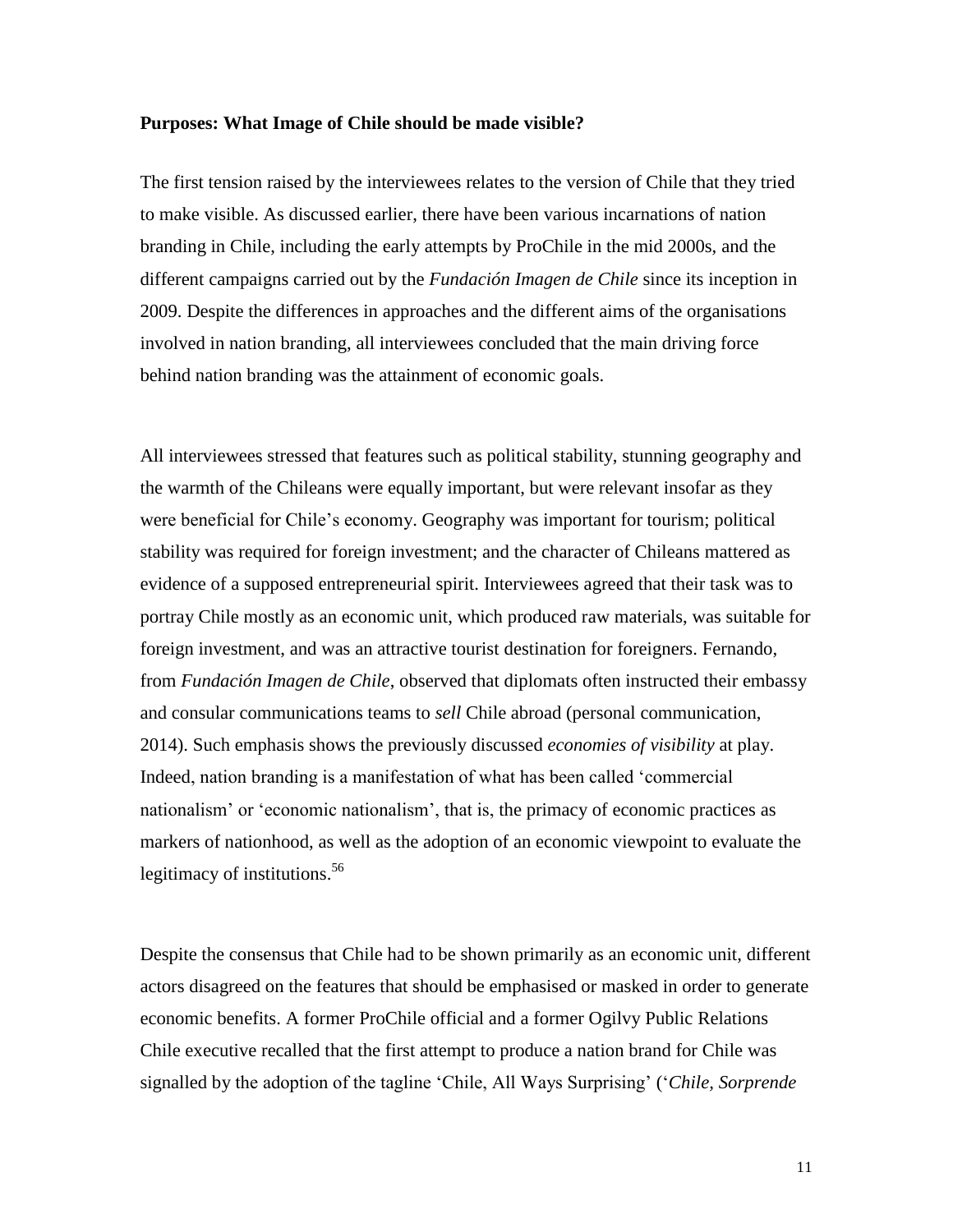*Siempre'* in Spanish), developed by the branding company InterBrand in 2005. The logo and respective tagline aimed to show a 'new' Chile, with stars that supposedly signalled not only the beauty of the Chilean sky, but most significantly, a continuously moving and innovative business oriented nation which respected its past.<sup>57</sup> The depiction of a nation as a mixture of tradition and modernity is far from original. The Janus-like face of nationhood, with 'backward' nations looking for stability in their past while at the same time embracing modernity,<sup>58</sup> has become a staple of nation branding campaigns all over the world.<sup>59</sup> Significantly, the excitement that the 'All Ways Surprising' campaign tried to communicate was soon subject to criticism within the government, which perceived it to have the potential to undermine the goals of various state agencies. As David, former official of ProChile, recalled:

That brand [Chile, All Ways Surprising] was launched amidst lots of hype. There was tons of stationery ready and so on, but after a couple of months, the Foreign Investment Committee asked ProChile to remove the tagline. They said that the last thing an investor was going to find attractive was a country full of surprises. They preferred a country that was predictable, reliable and boring. The surprises worked mainly for tourists. So we ended up keeping the logo with the stars, but the tagline was scrapped (personal communication, 2013).

David's quote describes the supposed unsuitability of 'All Ways Surprising' to attract investment.<sup>60</sup> It is also illustrative of a phenomenon that was cited by most interviewees. Despite their agreement about the relevance of carrying out nation branding initiatives for the attainment of economic purposes, interviewees stressed the difficulty of coordinating the various public and private entities, with their own individual goals, when putting these initiatives into practice.

As mentioned earlier, the literature has examined how nation branding practitioners in various settings have faced several challenges –especially among themselves – when putting their initiatives into practice.<sup>61</sup> Significantly The *Fundación Imagen de Chile* was created to coordinate nation branding work so mitigating controversies regarding Chile's nation brand, but this proved difficult sometimes. Fernando, a former *Fundación* official,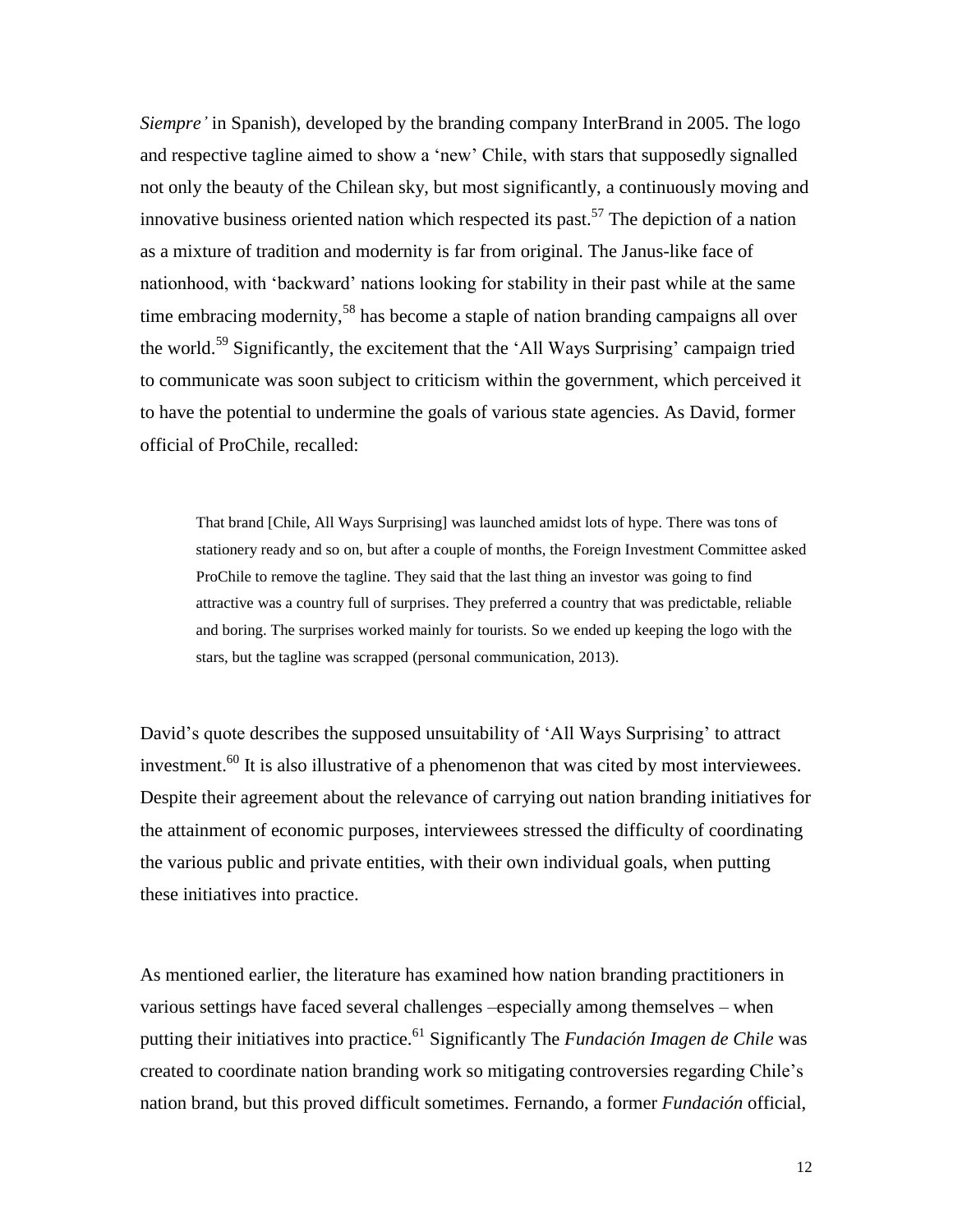recalled that during the global media frenzy after the 2010 rescue of 33 Chilean miners, the then President Sebastián Piñera wanted to change the campaign name 'Chile is good for you' to 'Do it the Chilean way' –the motto was in English language only–, which were supposedly Barack Obama's words when discussing the successful rescue with Piñera. According to Fernando, various senior officials resisted Piñera's efforts not only because 'Chile is good for you' was about to be launched, but also because they feared that 'Do it the Chilean Way' would become a source of parodies and jokes within Chile:

Can you imagine how people would have mocked that sentence every time something did not work? It could have been very harmful in the long term (personal communication, 2014).

The examples above highlight that, despite agreement about the supposed benefits of nation branding, harmony and coordination amongst the parties involved in these efforts are the exception rather than the rule. Hence, at the heart of nation branding lies a paradox: the promise to make visible a *single* and *coordinated* version of the nation, albeit with the involvement of individuals and organisations that actually have *diverse* and often *opposite* goals. <sup>62</sup> Unsurprisingly, the promise of a coordinated version of the nation is rarely fulfilled. At best, it is possible to agree on making shallow statements. This is true for Chile's current nation brand, which holds that the country has a diverse geography, a mixture of tradition and modernity, and people who are trustworthy and committed to progress.<sup>63</sup> These features are hardly exclusive to Chile. Indeed, most interviewees openly expressed their doubts about the possibility of constructing and managing the visibility of a coordinated image of Chile. At the centre of these doubts was the realisation that it was almost impossible to reach a complete consensus regarding national identity. As Marcela, a former *Fundación Imagen de Chile* official stated:

It is difficult to project outwards issues that have not been agreed internally. That is why I believe that the *Fundación* had a relevant role in bringing into the public domain the discussion about the kind of country that we are, where we want to go and what kind of future projects we have. And this narrative cannot be totalitarian, because there are spaces in which there simply is no agreement (personal communication, 2013).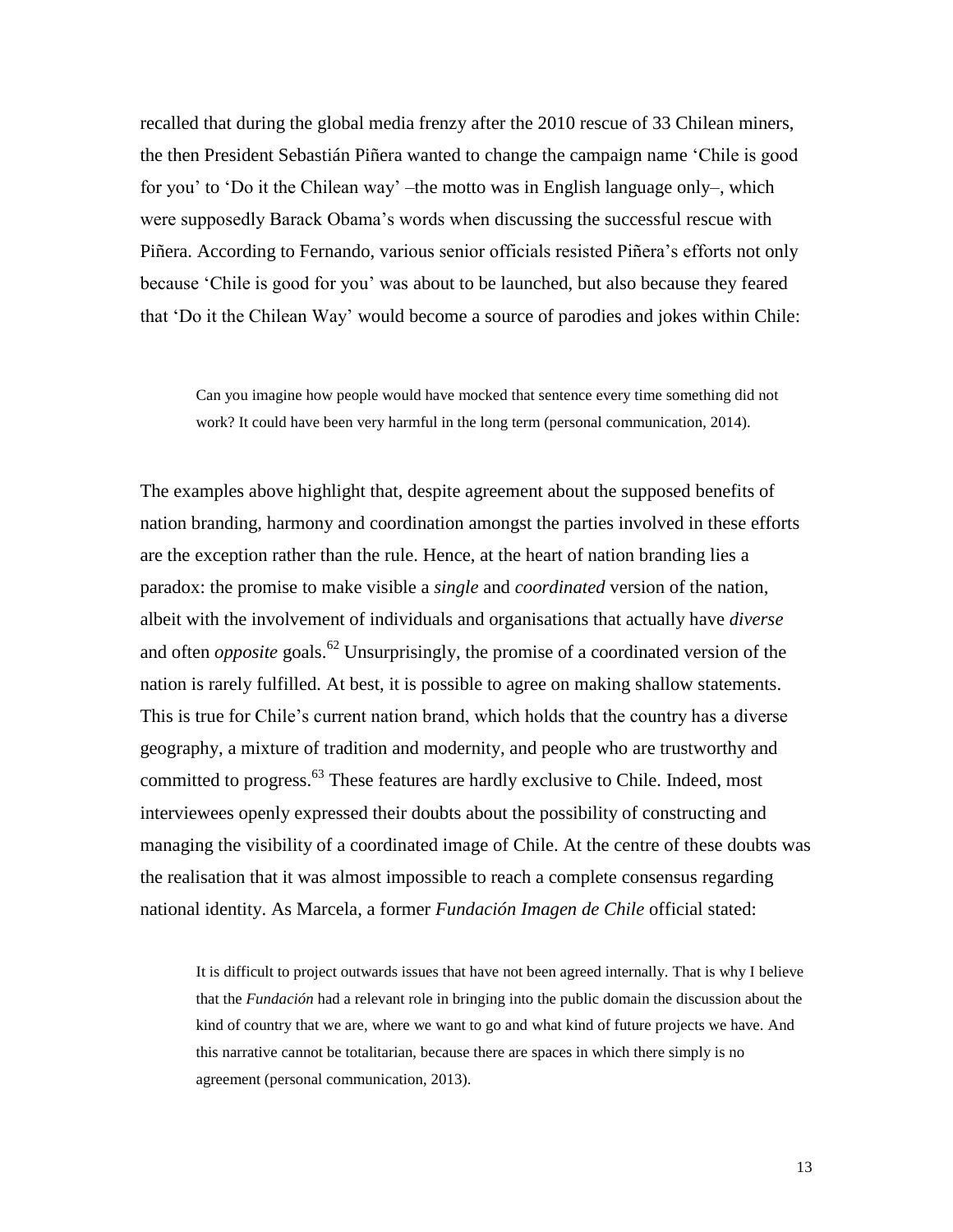This quote shows that finding the alleged 'core idea' or 'collective mission' of a nation, as encouraged by nation branding enthusiasts,  $64$  is, in practical terms, an extremely difficult and perhaps even unattainable task. Nonetheless, the recognition that agreement may be impossible does not necessarily result in enrichment of debates about national identity, as proposed by some critical authors.<sup>65</sup> As Marcela points out, in the Chilean case, discussions about what the nation is are still framed as a top-down process, managed by a state-sponsored organisation –'*the Fundación had a relevant role*'. Furthermore, the final decision of what supposedly constitutes –and what does not– the Chilean national identity made visible by the brand remains in the hands of the foundation. Hence, paraphrasing Dayan, variability is 'accepted but only within limits', in this case, the limits imposed by *Fundación Imagen de Chile*. 66

#### **Operationalisation: How to Make Chile Visible?**

The second source of tension highlighted by interviewees relates to the operationalisation of nation branding. Despite the abundance of literature aimed at practitioners,  $67$  the interviewees stated that there were no clear guidelines on how to implement as well as how to evaluate nation branding. I recall that, when working at Ogilvy Public Relations, we lacked clear instructions on how to empirically apply Anholt's Nation Brand Hexagon.<sup>68</sup> Given that the standard practice amongst public relation practitioners in our team was to produce press releases and measure success monitoring media coverage, we used the six sides of the hexagon as thematic categories to propose potential news stories and to classify media monitoring of Chile. Hence, whilst we adhered to Anholt's model – at least superficially–, our practices hardly explored any new grounds, given that we settled on an established set of procedures that the team felt comfortable with.

The literature often describes how nation branding practitioners, driven by commercial imperatives, increasingly make decisions about national identity that were previously made by the state.<sup>69</sup> However, the interviews showed that the operationalisation of nation branding and the prevalence of a commercial viewpoint were not entirely dependent on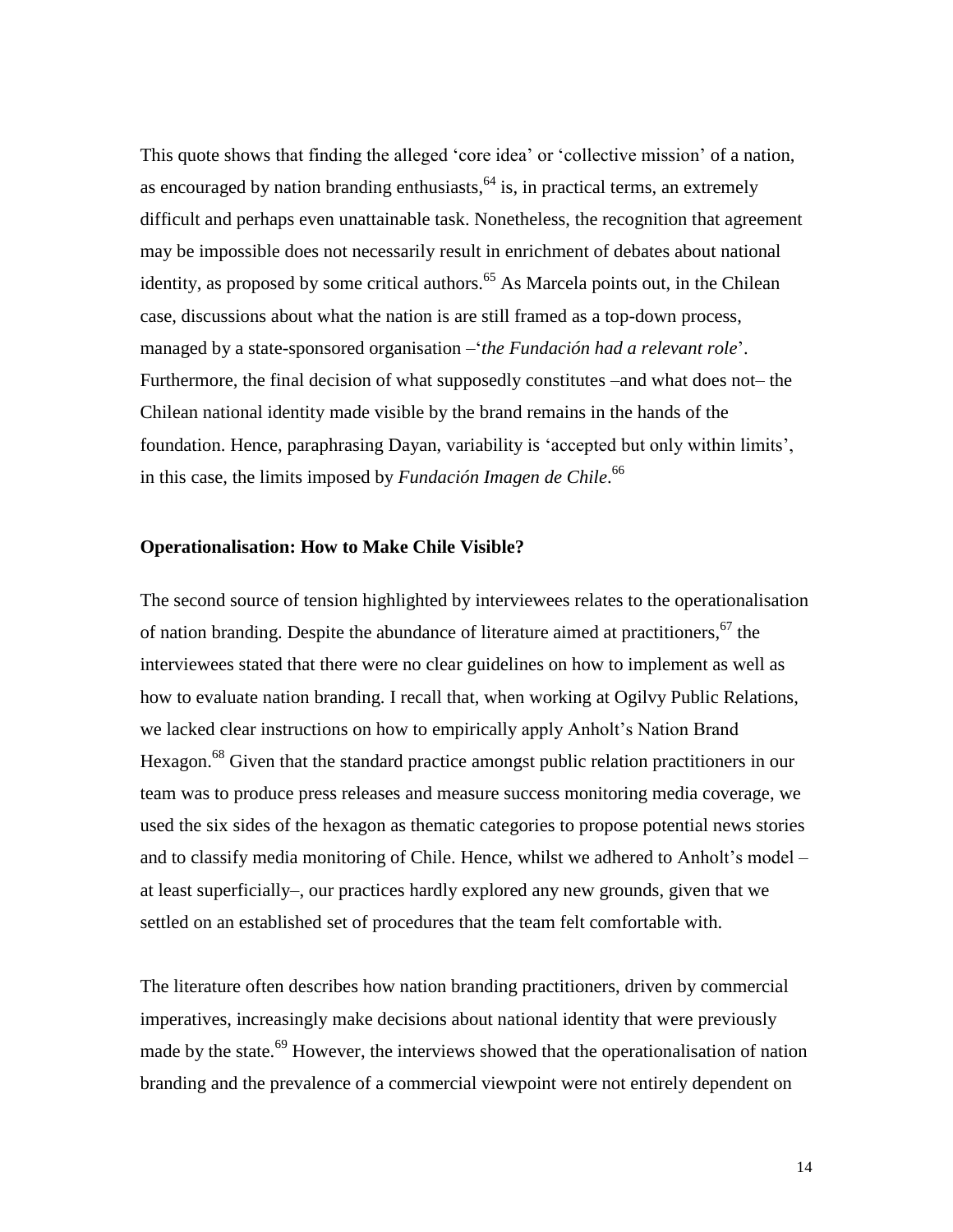practitioners. Outcomes such as slogans, videos or taglines were sometimes the product of political and financial pressures unrelated to purely promotional concerns. For instance, the 2010 launch of the previously mentioned campaign 'Chile is good for you' was marked by a promotional video uploaded to YouTube and broadcast in several European countries.<sup>70</sup> As Marcela, former *Fundación Imagen de Chile* official stated, that video –along with various other campaign outcomes – was primarily produced as a response to a particular set of political requirements and expectations seeking to justify the work and budget of the recently established foundation:

'Chile is good for you' was made because there was an expectation that the foundation had to deliver several products: a logo, a slogan and an important televisual advertisement. So it was begrudgingly that we produced a video in order to meet that expectation, do you understand? This is related to some political issues, regarding the distribution of the work between different state institutions, so it is not only about how you articulate Chile's communication strategy (personal communication, 2013).

As Marcela revealed, the state agencies funding the work of *Fundación Imagen de Chile* expected outcomes traditionally associated with branding and advertising, such as promotional logos and taglines. The fact that local politicians demanded precisely those outcomes reveals the level of dissemination and *normalisation* of the language and logics of branding and advertising within the state.<sup>71</sup> Indeed, requirements such as those mentioned by Marcela are a manifestation of the increasingly popular adoption of corporate techniques by the public sector, spurred on by a growing demand for enhanced evaluation and measurement instruments, particularly concerning the reputation of organisations.<sup>72</sup> Most interviewees also admitted that, despite the rhetoric of nation branding enthusiasts, there are no clear parameters to systematically measure and evaluate the development and management of the image of a nation. Hence, activities such as press report preparation, media coverage monitoring, and the production of advertising and marketing materials have become the *de facto* ways of evaluating and justifying the costs of nation branding initiatives. Significantly, although nation branding advocates claim that their goal is making the nation stand out in a global competitive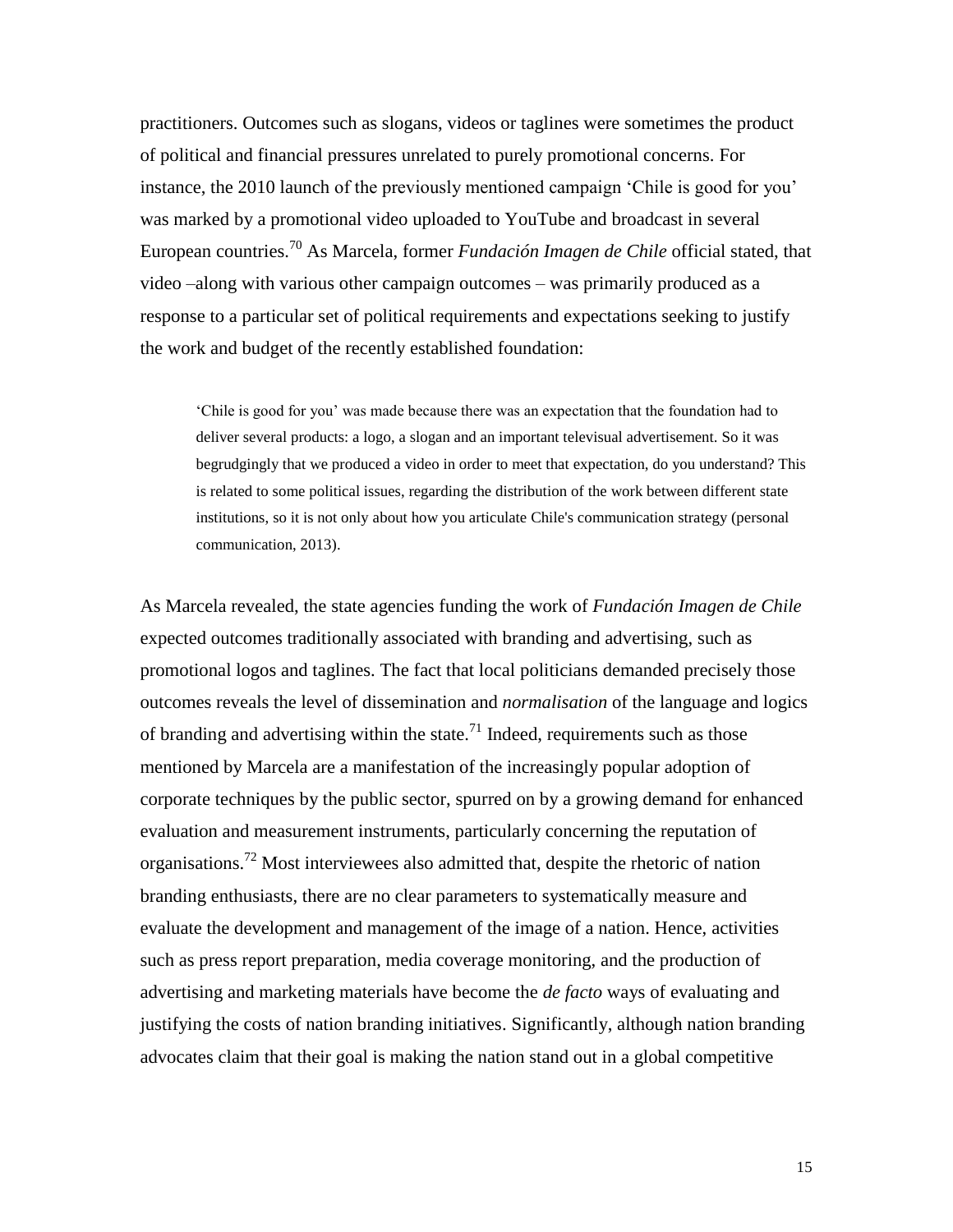market, the fact that nation branding practitioners emulate their practices across various settings, makes the outcomes of these initiatives extremely similar all over the world.<sup>73</sup>

Notably, some nation branding practitioners were explicit in their dissatisfaction with the language and format of advertising. Depictions using standard marketing language were described as 'inauthentic'. Their criticisms were not isolated. Simon Anholt has become an outspoken critic of the practices and promises of nation branding, albeit only for the purpose of re-labelling his work as 'competitive identity'.<sup>74</sup> According to Fernando, former *Fundación Imagen de Chile* official, the perfectionism of videos such as 'Chile is good for you' made difficult the visibility of the *authentic* nation:

The aesthetic and the audiovisual strategy of 'Chile is good for you' shows a stunning Chile, with unique landscapes, exceptional natural resources and food delicacies, while, for example, the documentaries of 'Living Atlas Chile' show the truth. I mean, salmon fishing is difficult and fishes are not that beautiful. So the 'Living Atlas' does not mean that we are ugly or anything like that, but it wants to show the truth, without a professional camera and that perfect advertising language (personal communication, 2014).

The 'Living Atlas Chile' (*'Atlas Vivo de Chile'*), mentioned above by Fernando, was a series of short documentary films produced by *Fundación Imagen de Chile* in 2013 that aimed to show the lives of *real* Chileans.<sup>75</sup> According to Marcela, who was involved in the development of the documentaries, the films attempted to enhance the visibility of 'ordinary' Chileans. Hence, the 'Atlas' intended to address one of the main drivers behind the country's nation branding efforts, namely the fact that 'no one can picture a Chilean'.<sup>76</sup> However, both Marcela and Fernando stated that officials within the foundation had heated discussions about the production of this series, due to, again, a lack of clarity regarding the approach to take and potential evaluation methods. Significantly, the different approaches taken on how to portray Chile in the 'Living Atlas' and 'Chile is good for you' led to the development of at least two parallel and disconnected accounts of the nation: one aimed at locals and one aimed at foreigners, both with radically different formats and messages. The invention of one single nation brand applicable across a variety of settings, and which could be embraced by both locals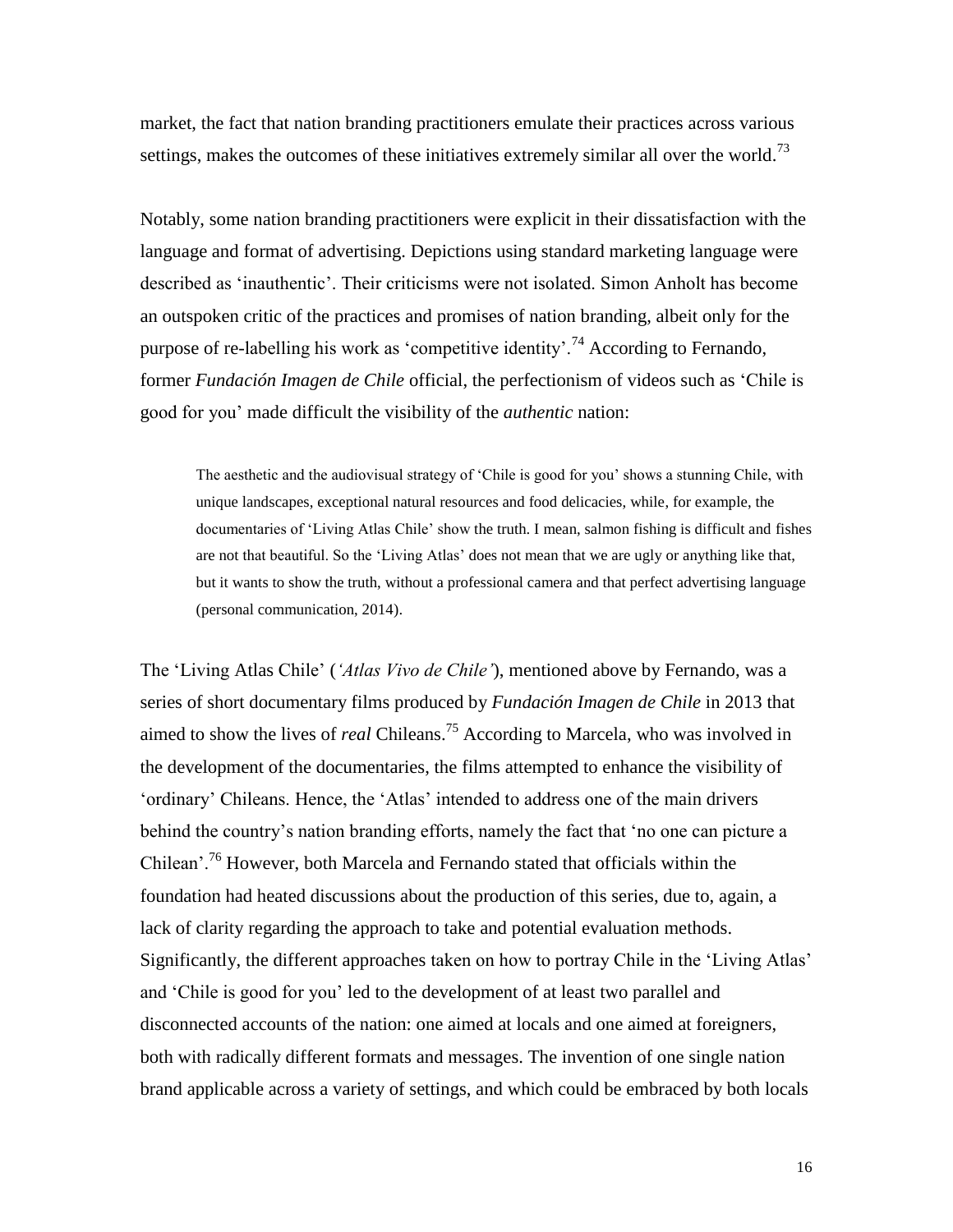and foreigners, proved to be an almost impossible task. In other words, the *poetics* of nation branding were halted significantly by the *politics* of its operationalisation. 77

#### **Audiences: For whom should Chile be made visible?**

The third and final tension highlighted by the interviewees refers to the audiences to whom nation branding efforts should be directed. The prevalence of the *economies of visibility* over the *politics of visibility* was particularly clear in this regard. Most interviewees did not speak of 'audiences', 'publics' or 'countries' to which nation branding initiatives had to be targeted. Instead, they spoke of 'markets'. As mentioned in the introduction, that was the term employed when I worked in nation branding projects in the late 2000s. The reference to markets confirms that nation branding is a manifestation of 'economic' or 'commercial nationalism'. Indeed, one of the promises made by nation branding advocates is the levelling of the international arena, namely, a redrawing of geopolitics. According to this argument, nation branding facilitates small and medium-sized nations located far from traditional power centres, and with limited material resources, to punch 'above their weight'.<sup>78</sup> However, claims of empowerment and levelling the field are misleading, because nation branding rarely, if ever, challenges power relations in the international arena.

Nation branding does not merely aim to make visible the supposed *authenticity* –as long as it can be a source of profit– of a nation. As a manifestation of geopolitical visions, it also situates nations in specific places in the world, praising and criticising nations according to alleged universal parameters of behaviour and political and economic achievements.<sup>79</sup> That is the role of rankings such as the already mentioned Nation Brand Index (NBI) as well as the Country Brand Index (CBI) by FutureBrand, <sup>80</sup> to which the Chilean authorities have subscribed. In both indexes nations annually move upwards or downwards in the international arena, depending on how 'well' or 'poorly' their brand has performed. Significantly, the rankings demonstrate how visibility can be a source of both recognition and surveillance. Nation branding not only promises countries to be

17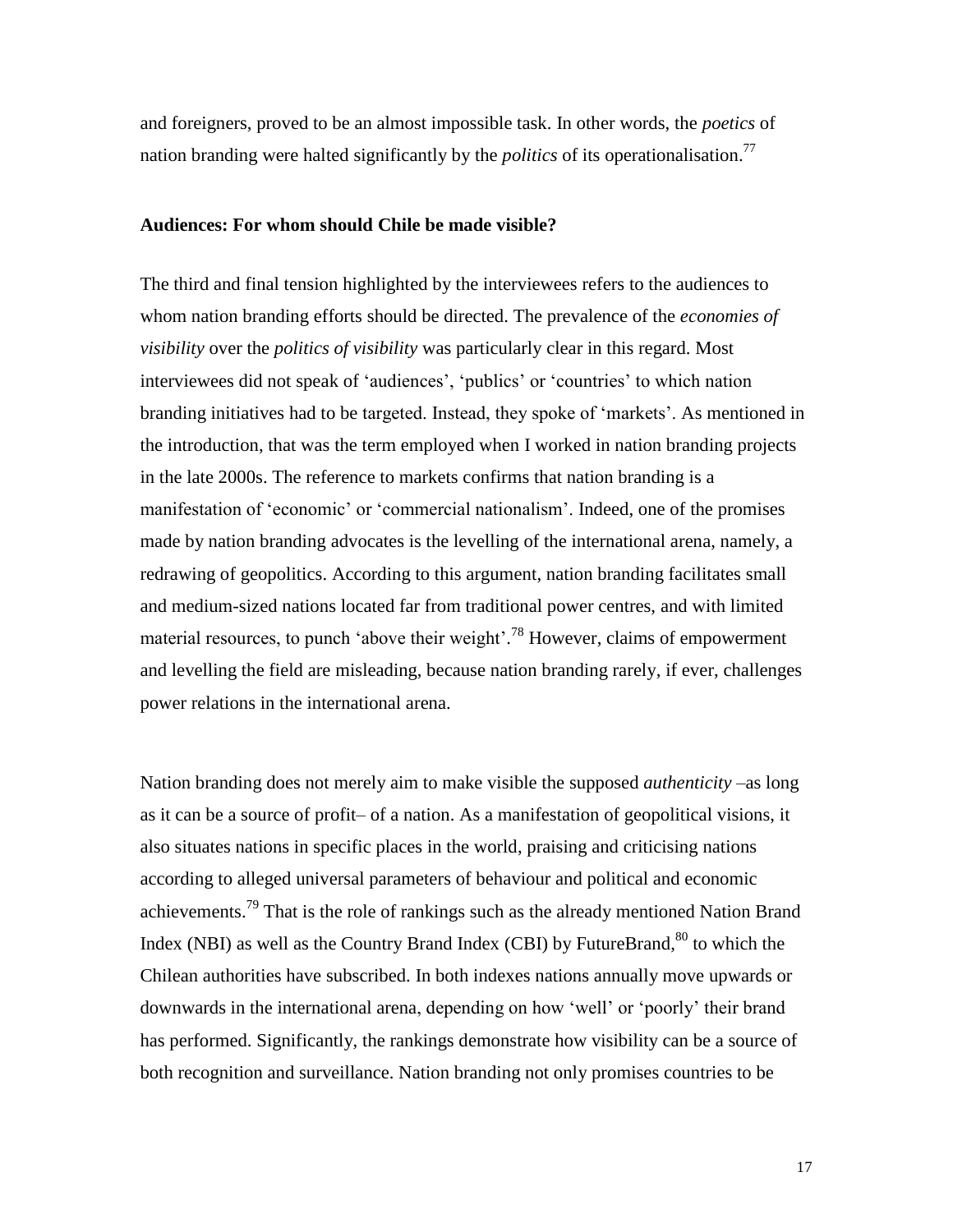recognised. It also seeks to discipline and control them, pushing them to embrace behaviours deemed as correct or desirable.<sup>81</sup>

Nation branding highlights the *asymmetry* of visibility relations among countries. <sup>82</sup> Most nation branding consultants are based in the United Kingdom and the United States, with governments in the global south as clients. $83$  Indeed, the aforementioned rankings promoted by consultants reinforce the idea that the world is divided into 'core' and 'peripheral' nations between which unequal power relations exist.<sup>84</sup> The methodology used for the NBI and the CBI places much weight on interviews with individuals predominantly based in Western nations.<sup>85</sup> In turn, 'peripheral' or 'emerging' nations such as Chile end up targeting most of their nation branding efforts at 'core' ones, such as the United States, the United Kingdom, Germany or Japan. Given the attention of 'core' nations is portrayed as a zero-sum game, nation branding advocates hold that competition for attention among nations is *natural*.<sup>86</sup> Hence, nation branding is also a manifestation of the *competition state*, with the aim of 'maintaining and promoting competitiveness in a world marketplace and multi-level political system'.<sup>87</sup>

Chile is ranked traditionally around number 35 of 50 nations in the  $NBI<sup>88</sup>$  and is often regarded as the fourth Latin American nation brand in the Country Brand Index of FutureBrand.<sup>89</sup> Whilst the stated aspiration of most interviewees was to gradually move Chile upwards to the top rankings, they admitted that this goal is probably going to take years or even decades to attain. Interviewees also recognised that most of Chile's nation branding efforts were directed at 'core' nations from Western Europe and East Asia, as well as the United States. Whilst there have been specific campaigns targeted at audiences within the region<sup>90</sup>-and Marcela, former official at *Fundación Imagen de Chile* observed that 'Juan Gabriel [Valdés, first Executive Director of the foundation] originally wanted to focus efforts on improving relations with Peru, Bolivia, and better position Chile in South America'– Chile's initiatives are rarely focussed on Latin America. Indeed, shortly afterwards the Chilean government announced in 2014 that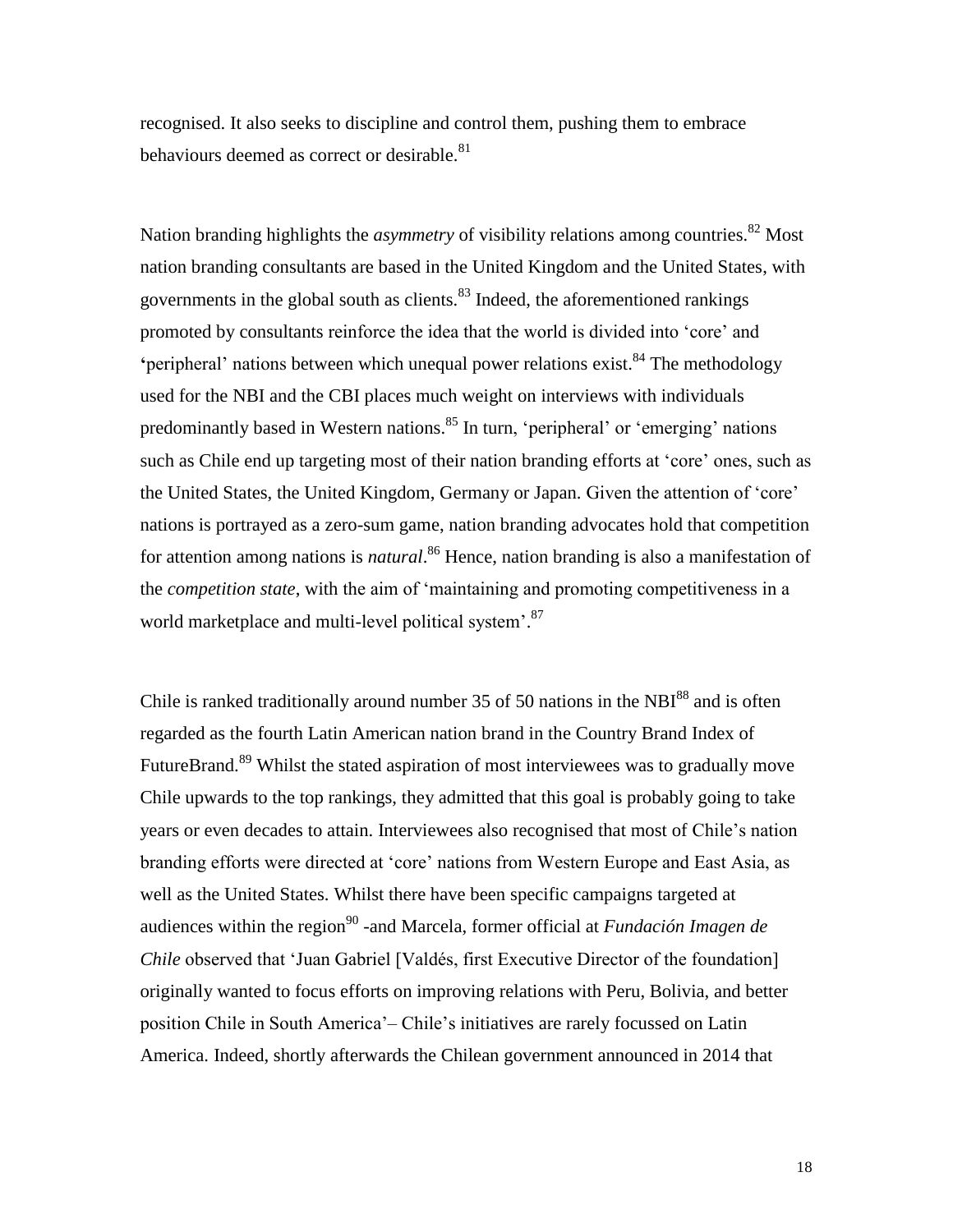local nation branding efforts were going to include the continent,<sup>91</sup> Carlos, an official from ProChile, stated:

I really don't like what they [at *Fundación Imagen de Chile*] are doing. We should be focussing on our markets, on our exports, and not on solving issues with our neighbours. That is an important issue, but I don't think we should currently direct the limited resources we have for nation branding to do that. There are other state departments that are much more experienced and can do it better.

Carlos admits that nation branding practitioners in Chile lack both the expertise and resources to deal with the fraught relationships with neighbouring countries. Similarly, Pedro, from Ogilvy Public Relations, held that Chile 'should not be eager to please everyone' (personal communication, 2014). Yet the country has a history of tense relationships with its neighbours, particularly Peru and Bolivia, due to conflicts that date back to the 'War of the Pacific' at the end of the  $19<sup>th</sup>$  century. Indeed, in the last decade, both have taken Chile to the International Court of Justice to solve border disputes.<sup>92</sup> Both Peru and Bolivia notably accompanied their legal efforts with communication campaigns that aimed to win public support for their legal arguments.<sup>93</sup> Chile was a latecomer in developing communication efforts, partly because its focus on using nation branding to advance an economic agenda led the country to enhance its visibility almost exclusively before the eyes of 'core' nations or 'priority markets'.<sup>94</sup>

The tension between the *politics of visibility* and the *economies of visibility* are at the core of Chile's nation branding efforts. Nation branding advocates stress that a focus on the brand displaces the supposed aggressiveness of nationalism.<sup>95</sup> Yet nation branding is ill equipped to deal both with conflict and the more complex intricacies of regional politics. Despite its promises of redrawing geopolitics through the empowerment of small and medium-sized states, nation branding does not provide answers to more traditional geopolitical concerns, such as the territorial disputes affecting Chile. Indeed, the geopolitical vision proposed by nation branding initiatives, which predominantly places weight on economic concerns, have arguably encouraged Chile to relate mostly to 'core'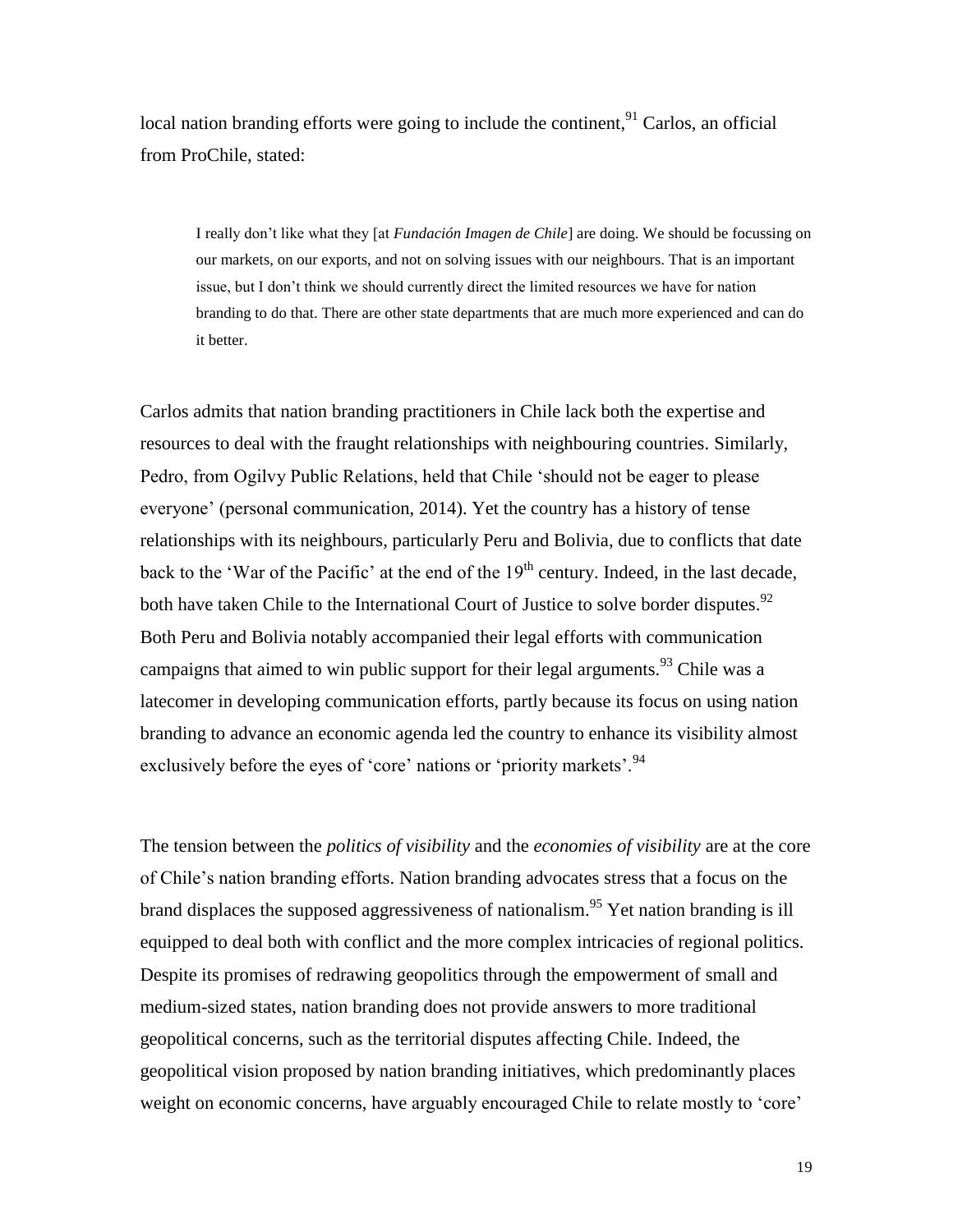nations, to the detriment of most of Latin America. There are signs that the Chilean authorities are trying to correct this situation, engaging with other nations within the region.<sup>96</sup> Significantly, such efforts have been labelled as 'public diplomacy' rather than 'nation branding'.<sup>97</sup> However, it is unclear whether or not these initiatives will be substantially different to nation branding ones. The boundaries between nation branding and public diplomacy are extremely blurred.<sup>98</sup> Hence, it can perfectly be the case that some of the shortcomings of nation branding previously discussed end up being reproduced, albeit under a different name.

#### **Concluding Remarks**

This article has examined the viewpoints of nation branding practitioners in Chile, a country that since the mid-2000s has carried out various initiatives to try to shake off the uncomfortable past of Augusto Pinochet's dictatorship, creating a 'new' image that fits into a globalised and neoliberal world. The case of Chile shows how nation branding is a manifestation of the struggles for visibility that characterise contemporary societies,<sup>99</sup> with nations competing to achieve recognition, while at the same time becoming subjects of external control.<sup>100</sup> Significantly, understanding nation branding within the prism of geopolitical visions and visibility, as suggested in this article, invites an examination not only of what can be seen –that is, the outcomes of specific campaigns–, but also of the beliefs and practices of the individuals behind nation branding efforts.

The interviews conducted for this article shed light on the complexity of nation branding, and some of its implications for the study of geopolitics, from an empirical perspective. They corroborated how nation branding is understood as a series of practices driven and framed by mostly economic goals. The interviewees stressed three areas of tension, which highlighted the disputes surrounding the *what*, the *how* and *for whom* of nation branding: (1) the conflicting purposes guiding the practice of nation branding, (2) the difficulties around the operationalisation of nation branding and (3) the controversies regarding the intended audiences for their efforts. The three areas of tension show that nation branding is far from being an orchestrated effort or a neoliberal conspiracy.

20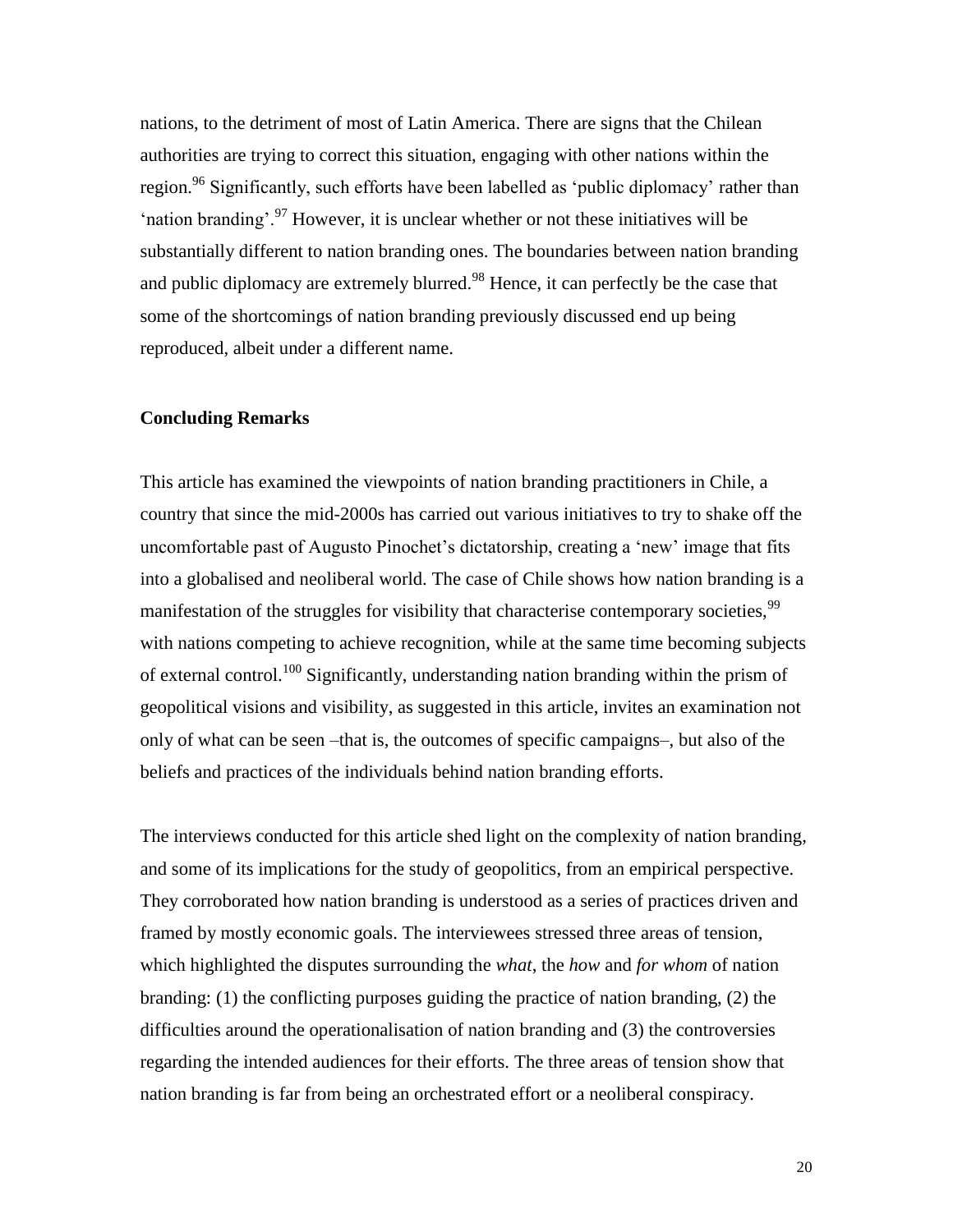Practitioners continuously face struggles in order to construct and project versions of national identity.

Significantly, the issues raised by the interviewees point out how nation branding has severe structural flaws that make the delivery of its promises impossible. I highlight three. Firstly, nation branding advocates promise to create and give visibility to an orderly and unique portrayal of the nation, to make it stand out in the global market. Indeed, in the case of Chile, the interviewees agreed there was consensus that the country was projected predominantly as an economic unit. However, the different aims and agendas of all the organisations trying to develop portrayals of Chile, as well as the pressures they faced from other actors within the state, made the coordination of such portrayals an almost insurmountable task. Secondly, practitioners admitted that they operate on shaky grounds, without clear guidance on how to empirically conduct and evaluate their efforts. With no clear path of operationalisation and the difficulty of reaching consensus in regards to *what* make visible of the nation, when agreement amongst the actors was reached, shallow and unoriginal versions of national identity constituting the 'brand' were put forward. Thirdly, whilst nation branding promises to level the international arena, giving more opportunities to small and medium-sized nations to advance their agendas, in practice it is underpinned on geopolitical visions that reproduce asymmetrical power relations, with 'peripheral' nations struggling to capture the attention of 'core' ones. Furthermore, nation branding provides no answer to more traditional geopolitical concerns, such as territorial sovereignty disputes.

It is quite possible that the significant flaws in nation branding as well as an absence of concrete results will reduce its influence amongst governments in the near future, particularly those from 'emerging' or 'developing' nations. This does not mean that the task of developing portrayals of the nation for foreigners will be abandoned. As stated earlier, the concept of public diplomacy has been increasingly used in Chile, particularly in connection with the fraught relationships with neighbouring countries. Public diplomacy is traditionally understood as a task of ministries of foreign affairs rather than public relations managers. Hence, its practitioners have gained more respectability given

21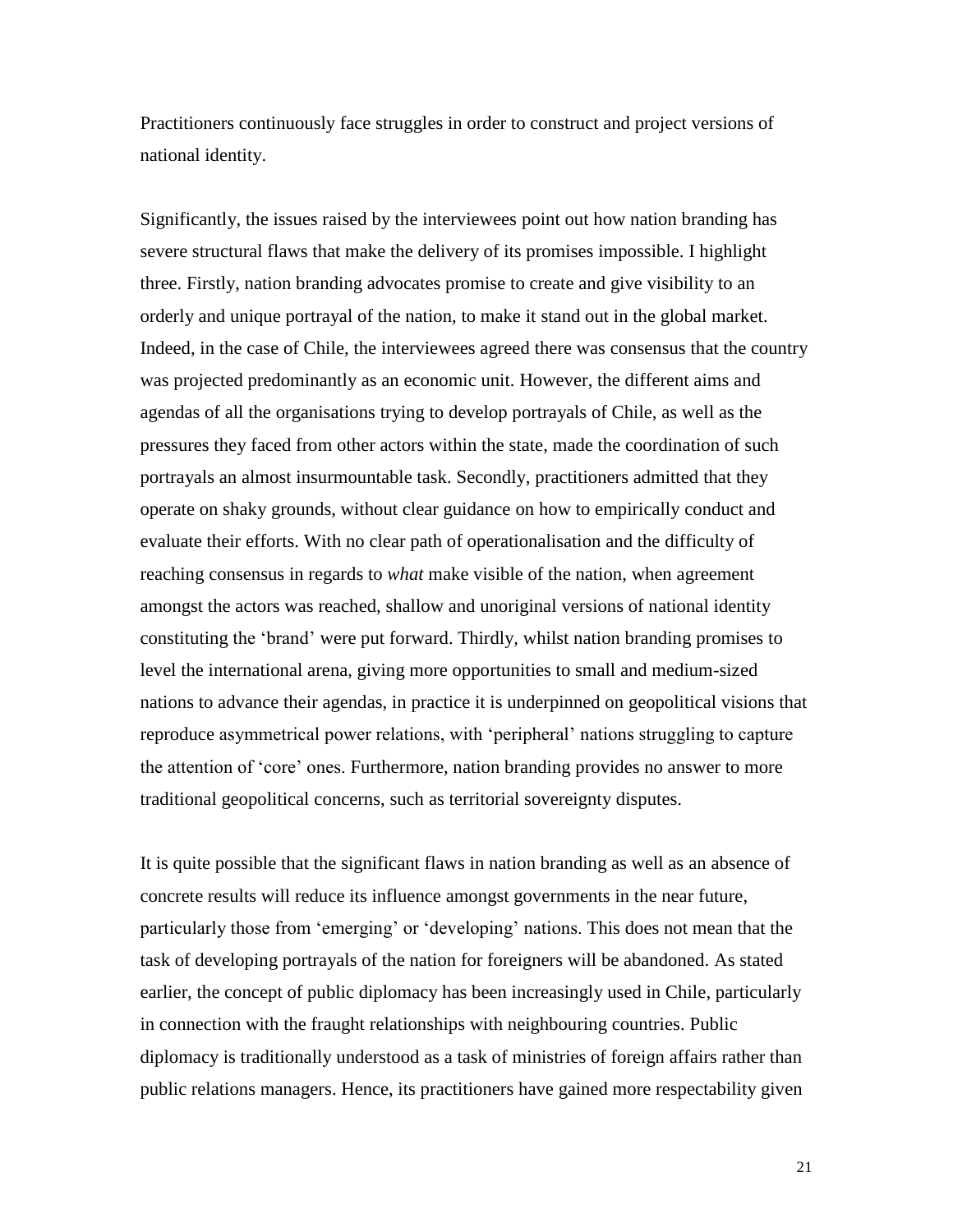that they are portrayed as part of the diplomatic body of a government rather than as communication consultants or propagandists.<sup>101</sup> In practice that reframing may not necessarily be a clear departure from nation branding efforts, given that the term public diplomacy often denominates the very same activities currently carried out by nation branding practitioners.<sup>102</sup> Furthermore, nation branding should be seen more as a manifestation rather than the cause of the increasing understanding of the nation in mostly economic terms, as well as the embracing of branding and advertising language and techniques by the state.<sup>103</sup> Hence, while the phenomenon of nation branding may soon disappear, <sup>104</sup> the conditions that facilitated its emergence and dissemination remain.

#### **Notes**

 $\overline{a}$ 

<sup>2</sup> Simon Anholt is often called 'the father' of nation branding, after he coined the term 'nation-brands' in his article Nation-brands of the twenty-first century in 1998. *The Journal of Brand Management*, *5*(6), 395– 406. Years later, he distanced himself from the concept and preferred to discuss 'competitive identity'. For further details, see S. Anholt (2007), *Competitive identity: The new brand management for nations, cities and regions* (Basingstoke: Palgrave).

3 See also M. Aronczyk, (2013). *Branding the Nation* (Oxford: Oxford University Press).

 $<sup>4</sup>$  There have been various examples of op-ed pieces written during the last decades seeking to justify the</sup> need for a nation brand for Chile. For example, Y. Gallardo (2015, June 17). Opinión: Caso Vidal, un golpe a la marca Chile. In *El Mostrador*. URL: http://www.elmostrador.cl/mercados/2015/06/17/opinion-vidalgolpe-a-la-marca-chile/; M. Gómez (2016, October 27). Promoviento la marca Chile en Estados Unidos, in *Cooperativa*. URL: [http://opinion.cooperativa.cl/opinion/economia/promoviendo-la-marca-chile-en](http://opinion.cooperativa.cl/opinion/economia/promoviendo-la-marca-chile-en-estados-unidos/2016-10-27/063806.html)[estados-unidos/2016-10-27/063806.html](http://opinion.cooperativa.cl/opinion/economia/promoviendo-la-marca-chile-en-estados-unidos/2016-10-27/063806.html)

<sup>5</sup> See, for instance, E. Chadwick (2015, March 10). Chile y su imagen país: el riesgo de desaparecer del mapa, in *T13*. URL: [http://www.t13.cl/blog/tarjeta-bip/chile-y-su-imagen-pais-el-riesgo-de-desaparecer](http://www.t13.cl/blog/tarjeta-bip/chile-y-su-imagen-pais-el-riesgo-de-desaparecer-del-mapa)[del-mapa'](http://www.t13.cl/blog/tarjeta-bip/chile-y-su-imagen-pais-el-riesgo-de-desaparecer-del-mapa); C. Jiménez-Martínez (2013). Chile's quest to improve its image abroad, in *Place Branding and Public Diplomacy*, 9(4), 279–290.

<sup>6</sup> To give some examples, the case of Chile is referenced in Aronczyk, *Branding the Nation* (note 3); C. Browning, (2015). Nation branding, national self-esteem, and the constitution of subjectivity in late modernity. *Foreign Policy Analysis*, *11*(2), 195–214; K. Dinnie (2008). *Nation branding: Concepts, issues, practice* (Oxford: Butterworth-Heinemann).

7 Some significant exceptions being Aronczyk, *Branding the Nation* (note 3); C. Avendaño Manell (2008). *Relaciones estratégicas, comunicación internacional: El caso Chile* (Villa María: Eduvim); M.C. Prieto

<sup>&</sup>lt;sup>1</sup> For further discussion see, for instance, P. Alexandre et al (2015). Brief Analyses of Chilean Geopolitics, in *Coleção Meira Mattos - Revista Das Ciências Militares*, 9(34), 129-145; R. Benedikter & K. Siepmann (Eds.) (2015). *Chile in Transition: Prospects and Challenges for Latin America's Forerunner of Development* (Dordrecht: Springer); R. Ortega (2015), La geopolítica y geoestrategia chilena: ¿presente en el discurso y ausente en la práctica?, in *Cuadernos de Trabajo ANEPE*, 2, 1-19; I. Strodthoff (2014). *Chile and Australia: Contemporary Transpacific Connections from the South* (New York: Palgrave Macmillan).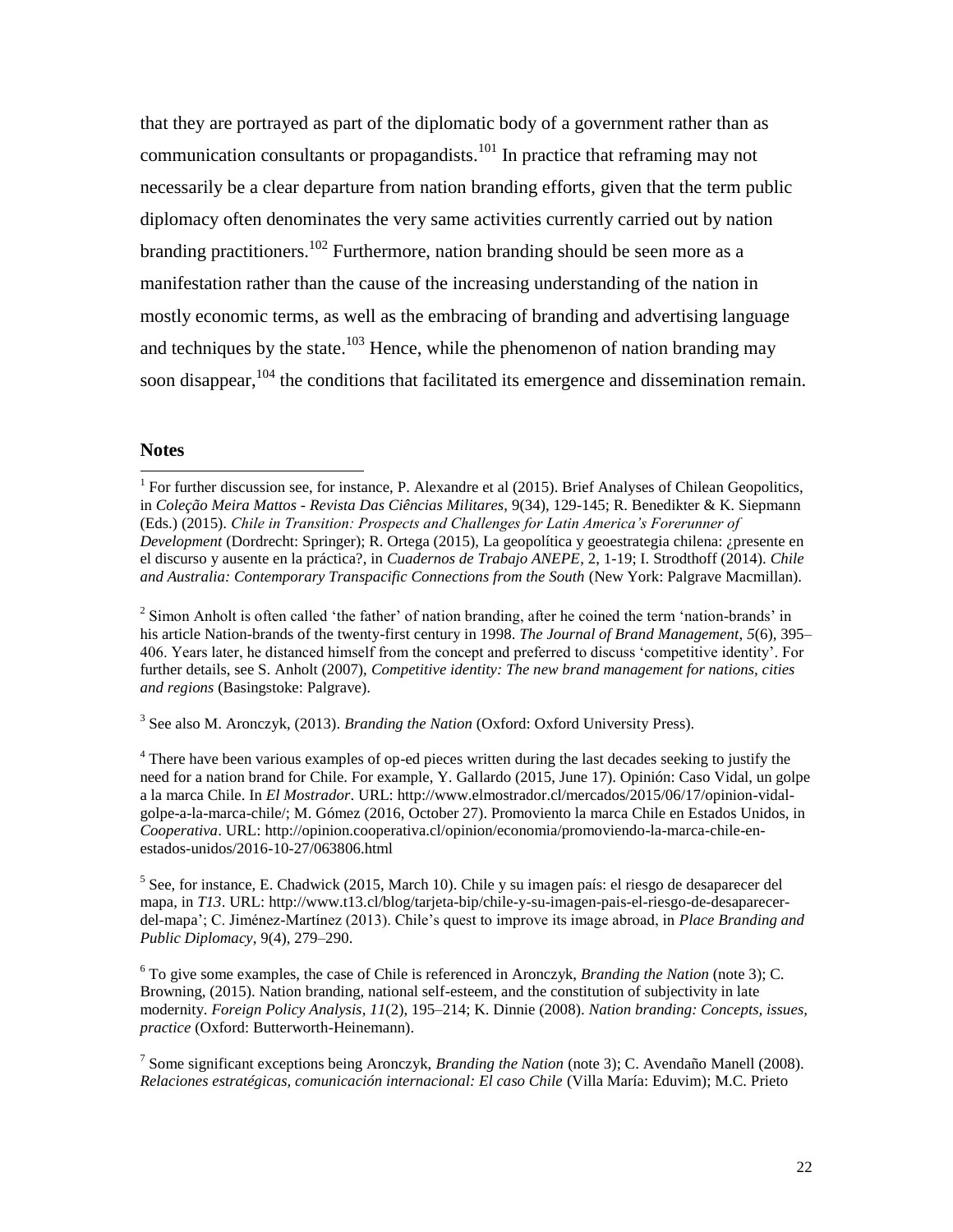Larraín, (2011). *Branding the Chilean Nation. Socio-Cultural Change, National Identity and International Image*. Leiden University, URL: https://openaccess.leidenuniv.nl/handle/1887/18141

8 See, for example, Aronczyk, *Branding the Nation* (note 3); J. Bátora (2005). Public diplomacy of small and medium-sized states: Norway and Canada. *Discussion Papers in Diplomacy*, (97), 1–26, URL: http://www.clingendael.nl/sites/default/files/20050300 cli paper dip\_issue97.pdf; G. Bolin & P. Ståhlberg (2010). Between community and commodity: Nationalism and nation branding. In A. Roosvall & I. Salovaara-Moring (Eds.), *Communicating the nation: National topographies of global media landscapes*, pp. 79–101 (Goteborg: Nordicom); I. Hall (2012). India's New Public Diplomacy. *Asian Survey*, *52*(6), 1089–1110, URL: [http://www.jstor.org/stable/10.1525/as.2012.52.6.1089;](http://www.jstor.org/stable/10.1525/as.2012.52.6.1089) N. Kaneva (2012). Who can play this game? The rise of nation branding in Bulgaria, 2001-2005. In N. Kaneva (Ed.), *Branding postcommunist nations: Marketizing national identities in the "new" Europe*, pp. 99–123 (New York and London: Routledge); N. Kaneva & D. Popescu (2014). "We are Romanian, not Roma": Nation Branding and Postsocialist Discourses of Alterity. *Communication, Culture & Critique*, 7(4), 506–523; R. Saunders, (2015). Mediating new Europe-Asia: Branding the post-socialist world via the Internet. In J. Morris, N. Rulyova, & V. Strukov (Eds.), *New media in new Europe-Asia*, pp. 143–166 (Abingdon, Oxon: Routledge); P. Surowiec (2017). *Nation branding, public relations and soft power: Corporatising Poland* (London: Routledge).

<sup>9</sup> For instance, D. Buarque, (2015). One Country, Two Cups — The International Image of Brazil in 1950 and in 2014: A Study of the Reputation and the Identity of Brazil as Projected by the International Media During the Two FIFA World Cups in the Country. *International Journal of Communication*, 9, 1300–1318, URL: [http://ijoc.org/index.php/ijoc/article/view/3351/1368;](http://ijoc.org/index.php/ijoc/article/view/3351/1368) C. Jiménez-Martínez, (note 5); F. Lossio Chávez, (2014). La necesaria fantasía de la Marca Perú. In G. Portocarrero (Ed.), *Perspectivas sobre el nacionalismo en el Perú,* pp. 23–38 (Lima: Red para el desarrollo de las ciencias sociales en el Perú); Prieto Larraín (note 6); J. Sanin (2016). Colombia was passion: Commercial nationalism and the reinvention of Colombianness. In Z. Volcic & M. Andrejevic (Eds.), *Commercial nationalism: Selling the nation and nationalizing the sell*, pp. 46–64 (Basingstoke: Palgrave Macmillan); C. Villanueva Rivas (2011). The rise and fall of Mexico's international image: Stereotypical identities, media strategies and diplomacy dilemmas. *Place Branding and Public Diplomacy*, *7*(1), 23–31.

<sup>10</sup> G. Dijkink (1996). *National identity and geopolitical visions: Maps of pride and pain* (London: Routledge), 11.

<sup>11</sup> Aronczyk, *Branding the Nation* (note 3); E. Castelló & S. Mihelj (2017). Selling and consuming the nation: Understanding consumer nationalism. *Journal of Consumer Culture*, 1–19; N. Kaneva, (2011). Nation Branding: Toward an Agenda for Critical Research. *International Journal of Communication*, *5*, 117–141, URL: [http://ijoc.org/index.php/ijoc/article/view/704;](http://ijoc.org/index.php/ijoc/article/view/704) N. Kaneva (2016). Nation branding and commercial nationalism: Notes for a materialist critique. In Z. Volcic & M. Andrejevic (Eds.), *Commercial nationalism: Selling the nation and nationalizing the sell*, pp. 175–193 (London: Palgrave Macmillan); Surowiec, *Nation branding, public relations and soft power: Corporatising Poland* (note 8).

<sup>12</sup> See, for instance, the cases examined in Aronczyk, *Branding the Nation* (note 3); Bátora (note 8); Bolin & Ståhlberg (note 8); Hall (note 8); Kaneva (note 8); Saunders (note 8); S. Mains (2015). From Bolt to brand: Olympic celebrations, tourist destinations and media landscapes. In S. Mains, J. Cupples & C. Lukinbeal (Eds.). Mediated geographies and geographies of the media, pp. 329-348 (Dordrecht: Springer); K. Valaskivi (2013). A brand new future? Cool Japan and the social imaginary of the branded nation. In *Japan Forum*, 25(4), 485-504; S. Wood (2017). Rebranding the nation: Germany's image politics. In *International Politics*, 54(2), 161-181. The list is not by any means comprehensive.

<sup>13</sup> S. Anholt. *Competitive identity* (note 2); W. Olins (2002). Branding the nation: The historical context. *Journal of Brand Management*, *9*(4/5), 241–249; P. van Ham, (2001). The rise of the brand state: The postmodern politics of image and reputation. *Foreign Affairs*, *80*(5), 2–6.

 $14$  Van Ham (note 13), 3.

 $\overline{a}$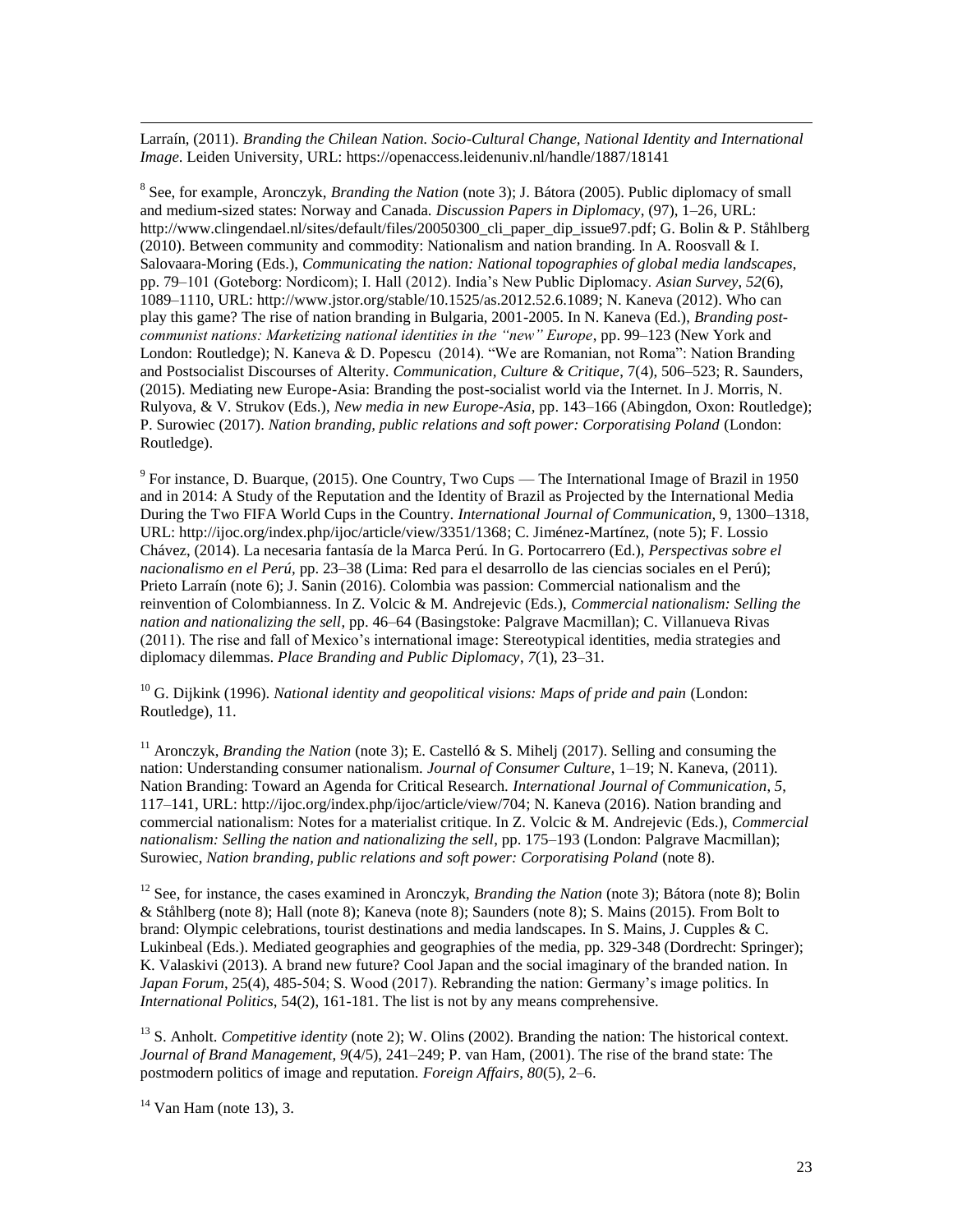$15$  C. Marklund (2016). The Nordic Model on the Global Market of Ideas: The Welfare State as Scandinavia's Best Brand. *Geopolitics*, 1–17.

 $16$  Kaneva (note 11)

 $\overline{a}$ 

<sup>17</sup> See, for instance, Aronczyk, *Branding the Nation* (note 8); Bolin & Ståhlberg (note 8); G. Bolin & P. Ståhlberg (2015). Mediating the Nation-State: Agency and the Media in Nation-Branding Campaigns. *International Journal of Communication*, *9*, 3065–3083; Browning (note 4); Castelló & Mihelj (note 11); Kaneva (note 6 and 9); Kaneva & Popescu (note 8); Saunders (note 6); Surowiec, *Nation branding, public relations and soft power: Corporatising Poland* (note 8); Z. Volcic, & M. Andrejevic (2011). Nation branding in the era of commercial nationalism. *International Journal of Communication*, *5*(1), 598–618, URL: http://ijoc.org/index.php/ijoc/article/view/849/544.

<sup>18</sup> Aronczyk, *Branding the Nation* (note 3); Kaneva (notes 8 and 11).

<sup>19</sup> For instance, Kaneva has used the concept of visibility to examine the mediated construction of femininity in post-socialist nations, in N. Kaneva (2015) Mediating Post-Socialist Femininities, *Feminist Media Studies*, 15(1), 1-17.

<sup>20</sup> Volcic & Andrejevic (note 17), p. 604.

<sup>21</sup> J.B. Thompson, 'The new visibility', *Theory, Culture & Society*, 22/6 (2005), pp. 31-51.

 $22$  Ibid, p. 49.

<sup>23</sup> O. Voirol (2005). Les Luttes pour la Visibilité - Esquisse d'une problématique. *La Découverte, Réseaux*, *1*(129–130), 89–121.

 $^{24}$  Dayan, D. (2013). Conquering visibility, conferring visibility: Visibility seekers and media performance. *International Journal of Communication*, *7*, 137–153, URL: [http://ijoc.org/index.php/ijoc/article/view/1966/845,](http://ijoc.org/index.php/ijoc/article/view/1966/845) p. 139.

<sup>25</sup> S. Anholt. *Competitive identity* (note 2); K. Dinnie. *Nation branding: Concepts, issues, practice* (note 6); W. Olins (note 13); Szondi, G. (2008). Public diplomacy and nation branding: Conceptual similarities and differences. *Discussion Papers in Diplomacy*, URL: http://www.clingendael.nl/sites/default/files/20081022\_pap\_in\_dip\_nation\_branding.pdf

<sup>26</sup> G. Dijkink (1996). *National identity and geopolitical visions: Maps of pride and pain* (note 10).

<sup>27</sup> A. Brighenti (2010). *Visibility in social theory and social research* (Basingstoke: Palgrave Macmillan).

<sup>28</sup> M. Foucault (1979). *Discipline and punish: The birth of the prison* (Harmondsworth: Penguin), p. 200.

<sup>29</sup> Aronczyk, *Branding the Nation* (note 3); Browning (note 6); S.C. Jansen (2008). Designer nations: Neoliberal nation branding – Brand Estonia. *Social Identities*, *14*(1), 121–142; N. Kaneva (2012). Nation branding in post-communist Europe: Identities, markets, and democracy. In *Branding post-communist nations: Marketizing national identities in the "new" Europe*, pp. 3–22 (New York: Routledge).

<sup>30</sup> Brighenti. *Visibility in social theory and social research* (note 22), p. 58.

<sup>31</sup> S. Banet-Weiser (2015). Keynote address: Media, markets, gender: Economies of visibility in a neoliberal moment. *The Communication Review*, *18*(1), 53–70; see also N. Kaneva (note 19).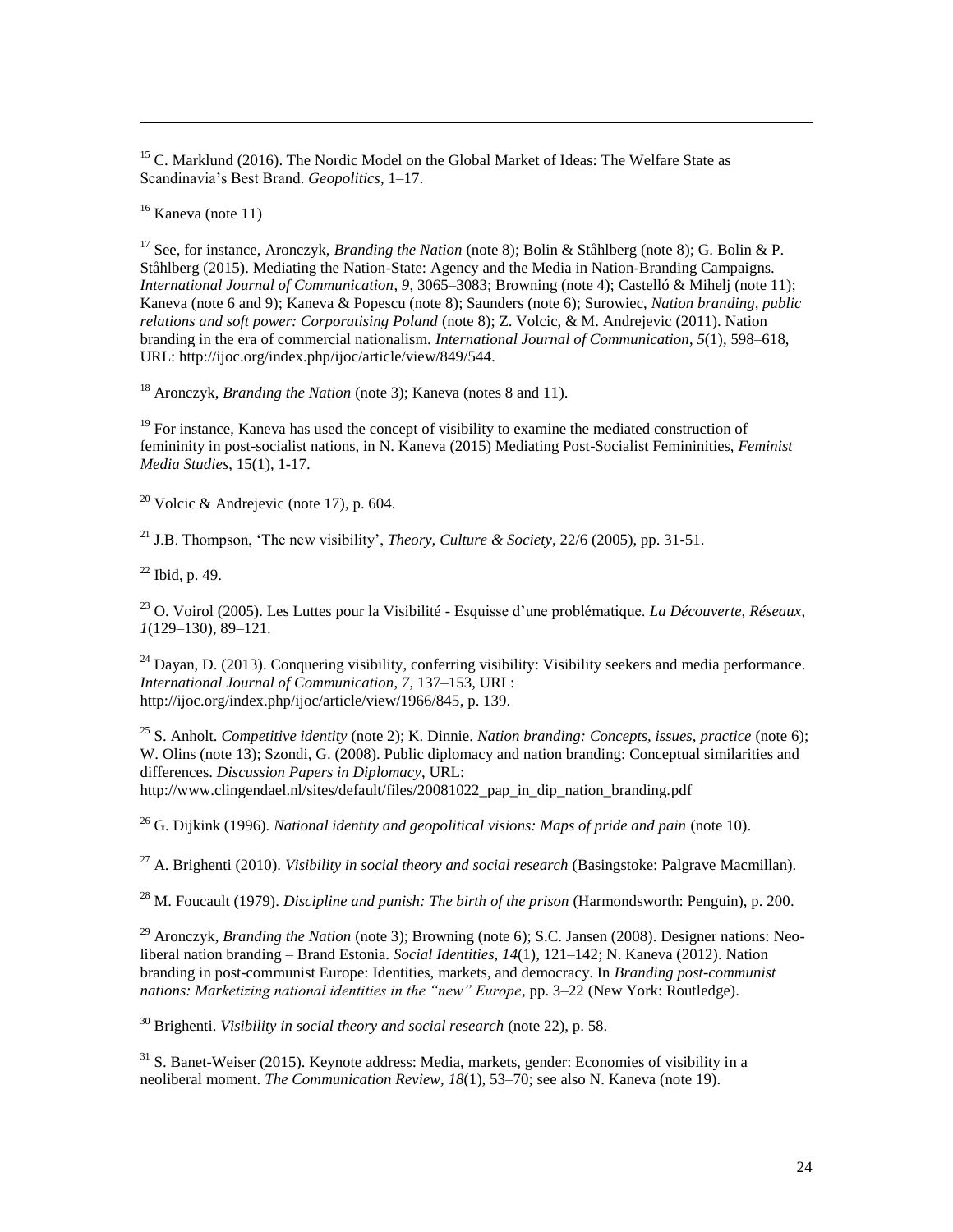$32$  Banet-Weiser (note 31).

 $\overline{a}$ 

<sup>33</sup> Based on Dayan (note 24); Voirol (note 23).

 $34$  Voirol (note 23), p. 102.

<sup>35</sup> Aronczyk, *Branding the Nation* (note 3); Bolin & Ståhlberg (note 8); Kaneva (note 11); L. Kulcsár & Y.- O.Yum (2012). One nation, one brand? Nation branding and identity reconstruction in post-communist Hungary. In N. Kaneva (Ed.), *Branding post-communist nations: Marketizing national identities in the "new" Europe*, pp. 193–212, (London: Routledge); Surowiec, *Nation branding, public relations and soft power: Corporatising Poland* (note 8).

<sup>36</sup> Kaneva (note 11), p. 177.

 $37$  G. Turner (2016). Setting the scene for commercial nationalism: The nation, the market, and the media. In Z. Volcic & M. Andrejevic (Eds.), *Commercial nationalism: Selling the nation and nationalizing the sell*, pp. 14–26 (Basingstoke: Palgrave Macmillan).

<sup>38</sup> See Buarque, (note 9); Jiménez-Martínez (note 5); Lossio Chávez, (note 9); Prieto Larraín (note 7); Sanin (note 9); Villanueva Rivas (note 9).

<sup>39</sup> For further details, see P. Álvarez Caselli (2009). Chile MR: la difícil ecuación histórica entre identidad, imagen y marca-país. Revista DISEÑA, 1, 50–61. Retrieved from [http://www.revistadisena.com/chile-mr](http://www.revistadisena.com/chile-mr-la-dificil-ecuacion-historica-entre-identidad-imagen-y-marca-pais/)[la-dificil-ecuacion-historica-entre-identidad-imagen-y-marca-pais/;](http://www.revistadisena.com/chile-mr-la-dificil-ecuacion-historica-entre-identidad-imagen-y-marca-pais/) J. Itzigsohn & M. vom Hau (2006). Unfinished imagined communities: States, social movements, and nationalism in Latin America. *Theory and Society*, *35*(2), 193–212; J. Larraín, (2000). *Identity and modernity in Latin America* (Malden, Mass.: Polity Press).

<sup>40</sup> Larraín. *Identity and modernity in Latin America* (note 39).

<sup>41</sup> Aronczyk, *Branding the Nation* (note 3); Dijkink (1996). *National identity and geopolitical visions: Maps of pride and pain* (note 10).

<sup>42</sup> Aronczyk, *Branding the Nation* (note 3); Kaneva, (note 11); Kaneva & D. Popescu (note 8)

<sup>43</sup> Álvarez Caselli (note 39).

<sup>44</sup> C. Macario (1998). *Chile: De las políticas de subsidio a las exportaciones a las políticas de desarrollo de la competitividad*. Santiago. Retrieved from http://archivo.cepal.org/pdfs/1998/S9800548.pdf

<sup>45</sup> Prieto Larraín (note 7).

<sup>46</sup> J. Abarca Lucero (2009). Public diplomacy and qualitative jump: The case of chile. *Tripodos*, *24*, 53–61. Retrieved from [http://www.raco.cat/index.php/Tripodos/article/view/129434/178817;](http://www.raco.cat/index.php/Tripodos/article/view/129434/178817) Jiménez-Martínez (note 5); Prieto Larraín (note 7).

 $47$  Abarca Lucero (note 46); Prieto Larraín (note 7).

 $48$  Anholt (note 2).

<sup>49</sup> Aronczyk, *Branding the Nation* (note 3).

<sup>50</sup> Aronczyk, *Branding the Nation* (note 3); Jiménez-Martínez, (note 5).

 $51$  Jiménez-Martínez (note 5).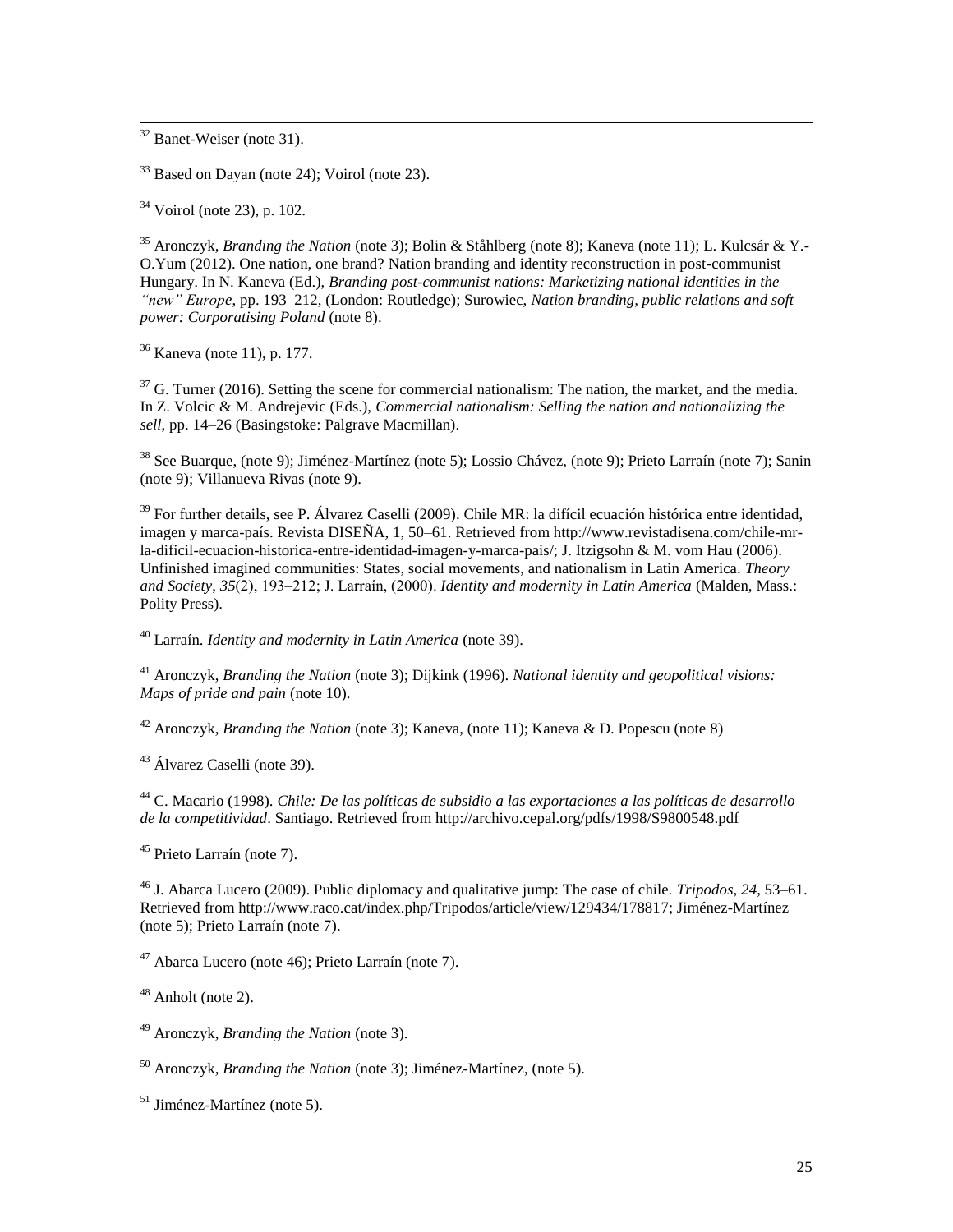<sup>52</sup> Aronczyk, *Branding the Nation* (note 3); Bakit, M. (2014, November 8). Canciller Heraldo Muñoz explica la renovada estrategia de Imagen de Chile: Nueva "Marca País" pondrá énfasis en relación vecinal y reformas. *Ministerio de Relaciones Exteriores de Chile*, URL:

[http://www.minrel.gov.cl/minrel/site/artic/20141111/pags/20141111111516.html;](http://www.minrel.gov.cl/minrel/site/artic/20141111/pags/20141111111516.html) Jiménez-Martínez, (note 4); R. Merino (2010, November 10). Chile hace bien. In *Marca Chile*, URL: [https://marcachile.cl/noticias/chile-hace-bien/;](https://marcachile.cl/noticias/chile-hace-bien/) ProChile (n.d.). Chile hace bien, URL:

http://www.prochile.gob.cl/int/peru/wp-content/blogs.dir/42/files\_mf/1384869827FichaChileEsp.pdf

<sup>53</sup> L. Chagas de Moura, (2013). *A Marca Brasil: O poder da imagem e a construção da identidade competitiva*. Ministério das Relações Exteriores, Brasília, Brasil.

<sup>54</sup> The interviews were with "David", from ProChile in 2013; "Marcela", from *Fundación Imagen de Chile*, in 2013; "Pedro", from Ogilvy Public Relations, in 2014; "Rodrigo", from Ogilvy Public Relations, in 2014; "Fernando", from *Fundación Imagen de Chile*, in 2014; "Carlos", from ProChile, in 2016; "Diego", from FutureBrand, in 2016.

<sup>55</sup> J. Attride-Stirling (2001). Thematic networks: an analytic tool for qualitative research. *Qualitative Research*, *1*(3), 385–405; J. Fereday, & E. Muir-Cochrane, E. (2006). Demonstrating rigor using thematic analysis: A hybrid approach of inductive and deductive coding and theme development. *International Journal of Qualitative Methods*, *5*(1), 80–92; Hsieh, H.-F., & Shannon, S. E. (2005). Three Approaches to Qualitative Content Analysis. *Qualitative Health Research*, *15*(9), 1277–1288.

<sup>56</sup> Castelló & Mihelj (note 11); Kaneva (note 11); Volcic & Andrejevic (note 17); Volcic, Z., & Andrejevic, M. (2015). Introduction. In Z. Volcic & M. Andrejevic (Eds.), *Commercial nationalism: Selling the nation and nationalizing the sell*, pp. 1–13, (Basingstoke: Palgrave Macmillan).

<sup>57</sup> Abarca Lucero (note 49); Álvarez Caselli (note 39); Dinnie. *Nation branding: Concepts, issues, practice* (note 6); Prieto Larraín (note 7).

<sup>58</sup> T. Nairn (1997). *Faces of nationalism: Janus revisited* (London: Verso). For an examination of the tension between tradition and modernity in Latin America, see N. García Canclini (2001). *Consumers and citizens: Globalization and multicultural conflicts* (Minneapolis: University of Minnesota Press).

<sup>59</sup> See the examples in Aronczyk, *Branding the Nation* (note 3).

 $60$  Various authors, such as Álvarez Caselli (note 39); Jiménez-Martínez (note 5) have also mentioned the story that David recalled.

<sup>61</sup> Aronczyk, *Branding the Nation* (note 3).

 $\overline{a}$ 

 $62$  This paradox is further examined in C. Ooi (2004). Poetics and Politics of Destination Branding: Denmark. *Scandinavian Journal of Hospitality and Tourism*, *4*(2), 107–128.

 $63$  See<https://marcachile.cl/english/the-brand-chile/>

<sup>64</sup> Aronczyk, *Branding the Nation* (note 3).

<sup>65</sup> See, for instance, Aronczyk, *Branding the Nation* (note 3) and Lossio Chávez (note 9).

 $^{66}$  D. Dayan, (2008). Beyond media events: Disenchantment, derailment, disruption. In M. E. Price & D. Dayan (Eds.), *Owning the Olympics: Narratives of the new China*, pp. 391–403 (Ann Arbor, MI: University of Michigan Press), p. 392.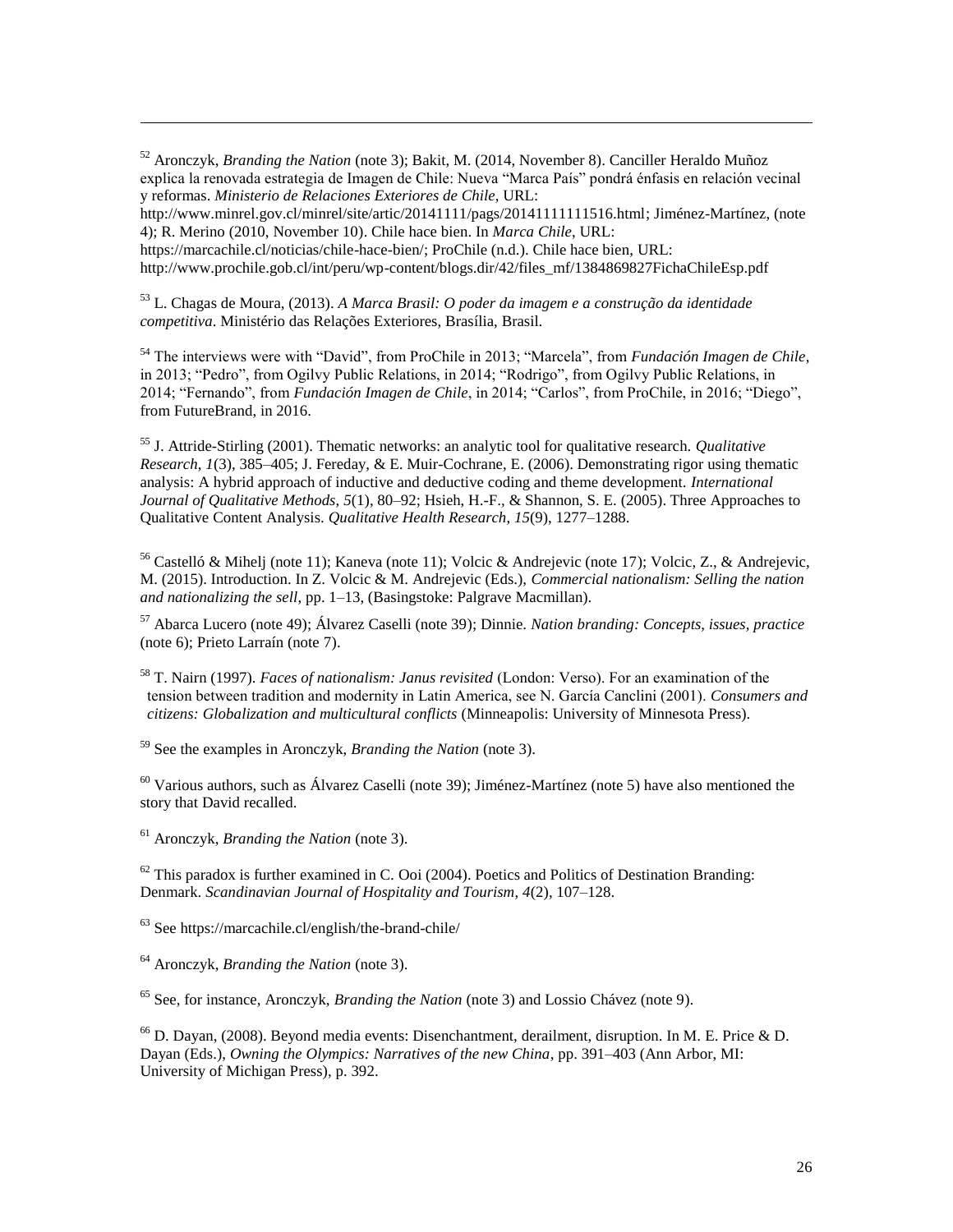$\overline{a}$ <sup>67</sup> Among the many works in this field, I can mention Anholt. *Competitive identity* (note 2); K. Dinnie. *Nation branding: Concepts, issues, practice* (note 6); L. Echeverri, C. Estay-Niculcar, C. Herrera & J. Santamaría (2013). Desarrollo de marca país y turismo: El caso de estudio de México, *Estudios y perspectivas en turismo*, 22(6), 1121-1139; Olins (note 13). For a more comprehensive review, please refer to Kaneva (note 11).

<sup>68</sup> Anholt. *Competitive identity* (note 2).

<sup>69</sup> Aronczyk, *Branding the Nation* (note 3).

<sup>70</sup> The video is available at<https://www.youtube.com/watch?v=yZq4N5ekKD8>

<sup>71</sup> L. Moor (2007). *The rise of brands* (London: Bloomsbury).

<sup>72</sup> M. Power (2000), 'The audit society – second thoughts', *International Journal of Auditing*, 4/1, pp. 111- 119. See also M. Power et al (2009), 'Reputational risk as a logic of organizing in late modernity', *Organization Studies*, 30/2-3, pp. 301-324.

<sup>73</sup> Aronczyk, *Branding the Nation* (note 3).

<sup>74</sup> S. Anholt. *Competitive identity* (note 2).

<sup>75</sup> Available at<http://www.livingatlaschile.com/>

<sup>76</sup> Aronczyk, *Branding the Nation* (note 3), 134.

 $77$  Based on Ooi (note 62).

 $^{78}$  A critical examination of this argument can be found in Marklund, p.3 (note 15); Turner (note 37).

<sup>79</sup> Aronczyk, *Branding the Nation* (note 3); see also, A. Kantola (2010). The disciplined imaginary: The nation rejuvenated for the global condition. In A. Roosvall & I. Salovaara-Moring (Eds.), *Communicating the nation: National topographies of global media landscapes*, pp. 237–254 (Goteborg: Nordicom); M. Kunczik (2002). Globalisation: News media, images of nations and the flow of international capital with special reference to the role of rating agencies. *Journal of International Communication*, *8*(1), 39–79.

<sup>80</sup> The rankings are available at<http://nation-brands.gfk.com/> an[d http://www.futurebrand.com/country](http://www.futurebrand.com/country-brand-index)[brand-index](http://www.futurebrand.com/country-brand-index)

<sup>81</sup> Based on Brighenti. *Visibility in social theory and social research* (note 27).

 $82$  Ibid.

<sup>83</sup> Aronczyk, *Branding the Nation* (note 3).

<sup>84</sup> See I. Wallerstein (2004). *World-systems analysis: An introduction* (Durham: Duke University Press).

<sup>85</sup> See [http://www.gfk.com/es-cl/insights/press-release/ranking-anholt-nation-brand-index-latam/;](http://www.gfk.com/es-cl/insights/press-release/ranking-anholt-nation-brand-index-latam/) <http://cbramericalatina.com/en/>

<sup>86</sup> See Anholt. *Competitive identity* (note 2); Dinnie. *Nation branding: Concepts, issues, practice* (note 6); Olins (note 13).

<sup>87</sup> P.G. Cerny (2010). The competition state today: From raison d'État to raison du Monde. *Policy Studies*, *31*(1), 5–21, pp. 6.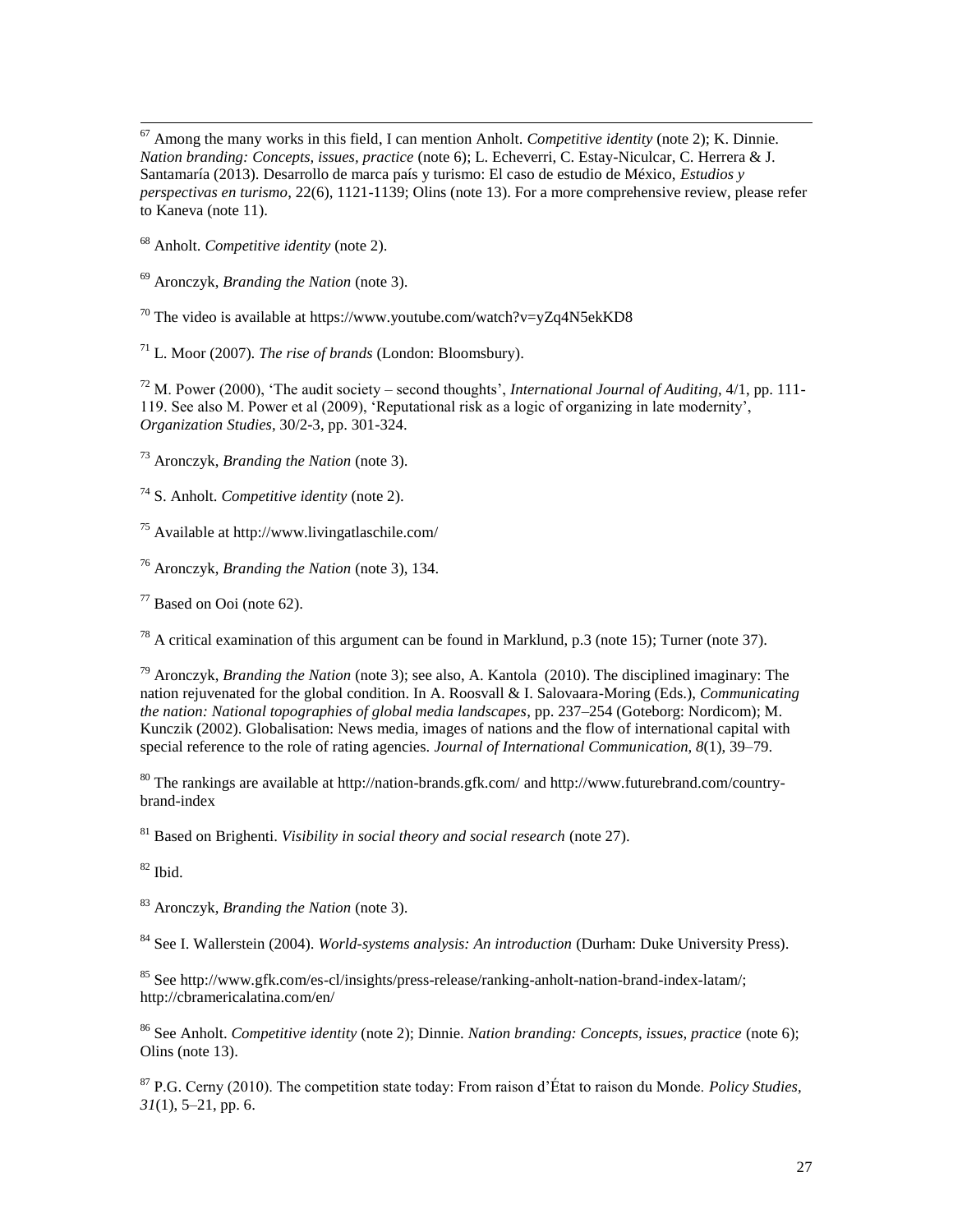<sup>88</sup> See<http://www.gfk.com/es-cl/insights/press-release/ranking-anholt-nation-brand-index-latam/>

<sup>89</sup> See<http://cbramericalatina.com/en/>

 $90$  For example, in 2012 the Chilean tourism board put a series of posters in Lima's main airports. Those posters were taken down after the Peruvian media reported that residents were supposedly unhappy to see the Chilean ads. See C. Cáceres (2012, May 12). Sacan publicidad de Chile en aeropuerto de Lima para "evitar conflictos", in *Emol*, URL: [http://www.emol.com/noticias/economia/2012/05/10/539914/gobierno](http://www.emol.com/noticias/economia/2012/05/10/539914/gobierno-retira-publicidad-turistica-de-chile-en-aeropuerto-de-lima-para-evitar-conflicto.html)[retira-publicidad-turistica-de-chile-en-aeropuerto-de-lima-para-evitar-conflicto.html](http://www.emol.com/noticias/economia/2012/05/10/539914/gobierno-retira-publicidad-turistica-de-chile-en-aeropuerto-de-lima-para-evitar-conflicto.html)

 $91$  Bakit (note 52).

 $\overline{a}$ 

<sup>92</sup> Jiménez-Martínez (note 5); Prieto Larraín (note 7).

<sup>93</sup> D. Aguirre Azócar & J. Villalobos (2016). La ofensiva de Bolivia y Chile y la diplomacia pública mediada. *Relaciones Internacionales*, *89*(2), 17–46; J.I. Brito (2015, July 30). Diplomacia pública. In *La Tercera*, URL: [http://www.latercera.com/noticia/diplomacia-publica/;](http://www.latercera.com/noticia/diplomacia-publica/) R. Jara (2015, October 7). Juicio en La Haya: La "batalla" comunicacional entre Chile y Bolivia tras el fallo de la Corte. In Emol, URL: [http://www.emol.com/noticias/Nacional/2015/10/06/753232/Juicio-en-La-Haya-La-batalla](http://www.emol.com/noticias/Nacional/2015/10/06/753232/Juicio-en-La-Haya-La-batalla-comunicacional-entre-Chile-y-Bolivia-tras-el-fallo-de-la-Corte.html)[comunicacional-entre-Chile-y-Bolivia-tras-el-fallo-de-la-Corte.html](http://www.emol.com/noticias/Nacional/2015/10/06/753232/Juicio-en-La-Haya-La-batalla-comunicacional-entre-Chile-y-Bolivia-tras-el-fallo-de-la-Corte.html)

<sup>94</sup> Brito (note 93); Jiménez-Martínez (note 5).

 $95$  van Ham (note 13).

 $96$  Bakit (note 52).

 $97$  Aguirre Azócar & Villalobos (note 93).

 $98$  Theorists and practitioners have proposed competing definition of what nation branding and public diplomacy are. For example, see Kaneva (note 11); E. Gilboa (2008) Searching for a theory of public diplomacy, in *The ANNALS of the American Academy of Political and Social Science*, 616(1), 55-77; G. Szondi (2008) Public diplomacy and nation branding: conceptual similarities and differences, in *Discussion Papers in Diplomacy*, Netherlands Institute of International Relations 'Clingendael', October 2008; Volcic, & Andrejevic (note 14).

 $99$  Thompson (note 21).

<sup>100</sup> Based on Brighenti. *Visibility in social theory and social research* (note 27).

<sup>101</sup> American diplomat Edmund Gullion proposed the current meaning of public diplomacy in 1965. He was looking for a term to describe the activities carried out by the American government aimed at foreign publics during the Cold War. The most obvious choice was 'propaganda', but the negative associations carried by this word caused him to discard it. The choice of a new concept was not only a matter of semantics. It also legitimised and raised the status of this 'new' practice. Public diplomacy practitioners gained more respectability because they were associated with diplomats rather than with public relations professionals; the concept justified the creation or empowerment of institutions exclusively dedicated to this task, such as the United States Information Agency; and it facilitated the task of differentiating these activities from similar ones carried out by the enemy, claiming that, while the United States was doing public diplomacy, the Soviet Union was misleading people and hiding the truth through propagandistic machinery. For further details see G. Cowan, N. Cull (2008) Public Diplomacy in a changing world, in *The ANNALS of the American Academy of Political and Social Science*, 616(1), 6-8; N. Cull (2008) Public Diplomacy: taxonomies and histories, in *The ANNALS of the American Academy of Political and Social Science*, 616(1), 31-54; N. Cull (2008) Public Diplomacy before Guillion: the evolution of a phrase, in N.